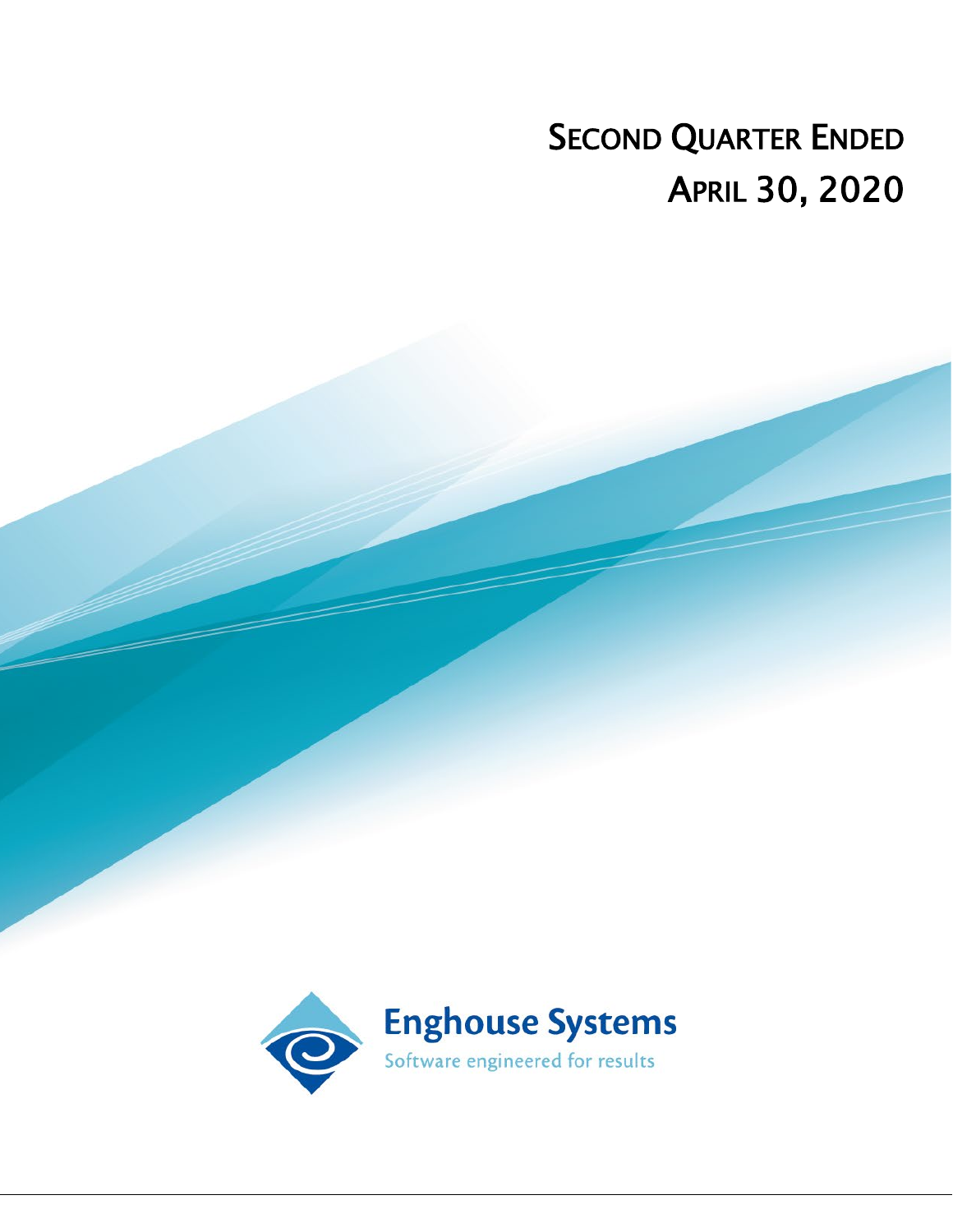June 4, 2020

To our Shareholders,

To date, Enghouse has been fortunate as the COVID-19 pandemic has created increased demand for its remote-work and visual computing solutions. Accordingly, revenue for the second quarter was \$140.9 million, a 58.0% increase compared to revenue of \$89.2 million in the prior year.

Net income for the quarter was \$27.1 million or \$0.49 per diluted share, compared to \$16.5 million or \$0.30 per diluted share last year. Adjusted EBITDA was \$49.3 million or \$0.89 per diluted share, compared to \$27.2 million or \$0.49 per diluted share in the second quarter of 2019, an increase of 81.3%. These increases are attributable to revenue growth combined with operating cost synergies achieved as our business continues to scale.

Year-to-date revenue was \$251.6 million, compared to revenue of \$175.2 million in the prior year, an increase of 43.5%. Meanwhile, Adjusted EBITDA grew to \$84.6 million or \$1.53 per diluted share compared to \$53.5 million or \$0.97 per diluted share last year.

Year-to-date cash flows from operating activities, excluding changes in working capital, were \$85.2 million compared to \$56.1 million in the prior year, an increase of 51.8%. As a result, Enghouse closed the quarter with \$168.1 million in cash, cash equivalents and short-term investments, compared to \$150.3 million at October 31, 2019. The increase in cash was achieved despite spending \$48.2 million for acquisitions and \$12.1 million for dividends.

While COVID-19 continues to have a significant impact on the economy, we have reacted quickly, with our team efficiently and successfully transitioning to a work from home environment. We are pleased that our team has remained safe, productive and is continuing to deliver high quality results. Critical to this success has been our previous investment in upgrading our financial systems combined with the internal deployment of Enghouse products that support remote work, including working from home.

Financially, sales of solutions that support remote work, including Vidyo, have increased to meet incremental demand due to COVID-19. Although the impact to revenues so far has been positive, sales of hardware, professional services and certain business units have been tempered as a result of procurement delays, deferral of on-site installations and customers postponing upgrades and implementations. Our MD&A and financial statements provide further details on the impact and risks associated with COVID-19 and their applicability to Enghouse.

Today, the Board of Directors approved the Company's eligible quarterly dividend of \$0.135 per common share, payable on August 31, 2020 to shareholders of record at the close of business on August 17, 2020.

Pladler

Stephen J. Sadler Chairman of the Board and Chief Executive Officer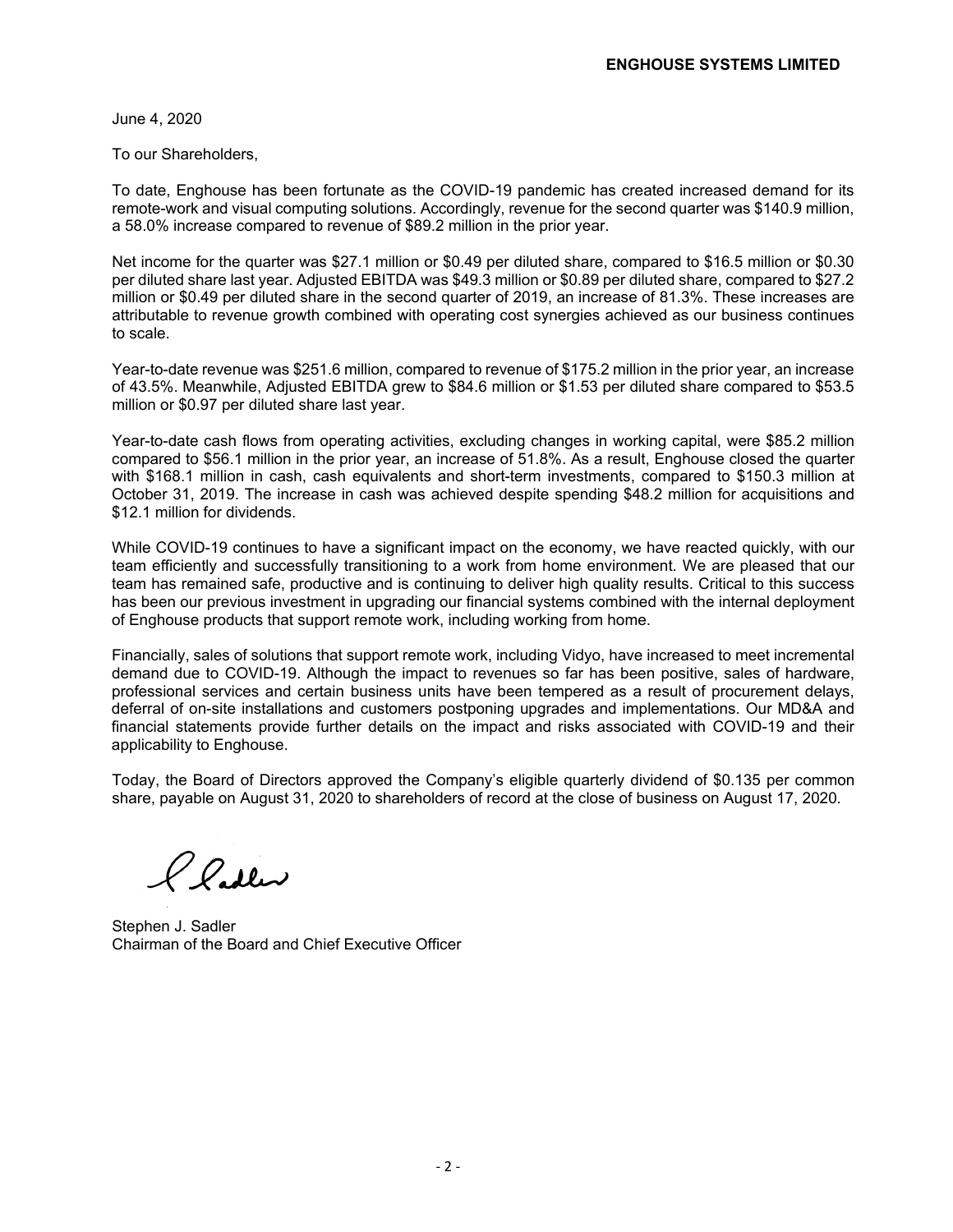#### **MANAGEMENT'S DISCUSSION AND ANALYSIS**

*The following Management Discussion and Analysis ("MD&A") has been prepared as of June 4, 2020 and all information contained herein is current as of that date unless otherwise indicated. For a complete understanding of our business environment, risks, trends and uncertainties and the effect of critical accounting policies and estimates on our results, this MD&A should be read in conjunction with Enghouse Systems Limited's ("Enghouse Systems") and its subsidiaries (together "Enghouse", "we" "us" "our" or "the Company") fiscal 2019 MD&A and audited consolidated financial statements and the notes thereto. This MD&A covers the unaudited condensed consolidated interim results of operations, financial condition and cash flows of Enghouse Systems and its subsidiaries, all wholly owned, for the second quarter ended April 30, 2020.*

*Unless otherwise noted, the results reported herein have been prepared in accordance with International Financial Reporting Standards ("IFRS") and are presented in Canadian dollars, stated in thousands, except per share amounts and as otherwise indicated.*

*This document is intended to assist the reader in better understanding operations and key financial results as of the date of this report. The unaudited Condensed Consolidated Interim Financial Statements and the MD&A have been reviewed by the Company's Audit Committee and approved by its Board of Directors.* 

#### *Non-IFRS measures and forward-looking statements*

*The Company uses non-IFRS measures to assess its operating performance. Securities regulations require that companies caution readers that earnings and other measures adjusted to a basis other than IFRS do not have standardized meanings and are unlikely to be comparable to similar measures used by other companies. Accordingly, they should not be considered in isolation. The Company uses Adjusted EBITDA as a measure of operating performance. Therefore, Adjusted EBITDA may not be comparable to similar measures presented by other issuers. Adjusted EBITDA is calculated based on results from operating activities adjusted for depreciation of property, equipment and right-of-use assets, and special charges for acquisition related restructuring costs. Management uses Adjusted EBITDA to evaluate operating performance as it excludes amortization of acquired software and intangibles (which is an accounting allocation of the cost of software and intangible assets arising on acquisition), any impact of finance and tax related activities, asset depreciation, foreign exchange gains and losses, other income and restructuring costs primarily related to acquisitions.*

*Certain statements made or incorporated by reference in this MD&A are forward-looking and relate to, among other things, anticipated financial performance, business prospects, strategies, regulatory developments, new services, market forces, commitments and technological developments. By its nature, such forward-looking information is subject to various risks and uncertainties, including those discussed in this MD&A or in documents incorporated by reference in this MD&A, such as Enghouse Systems' Annual Information Form, which could cause the Company's actual results and experience to differ materially from the anticipated results or other expectations expressed herein. Readers are cautioned not to place undue reliance on this forwardlooking information, and the Company shall have no obligation to update publicly or revise any forward-looking information, whether as a result of new information, future events or otherwise, except in accordance with applicable securities laws. This report should be viewed in conjunction with the Company's other publicly available filings, copies of which are filed electronically on SEDAR at www.sedar.com.*

*For additional information with respect to certain of these risks or factors, reference should be made to section "Risks and Uncertainties" of the MD&A and notes to the unaudited consolidated financial statements for the year ended October 31, 2019, as well as to the Company's continuous disclosure materials filed from time to time with Canadian securities regulatory authorities, copies of which are filed electronically on SEDAR at www.sedar.com.*

*In addition to the risks and uncertainties discussed therein, the recent outbreak of the COVID-19 pandemic presents a significant source of economic uncertainty and risk to the Company. This is described in more detail in the "Risks and uncertainties" section of this MD&A.*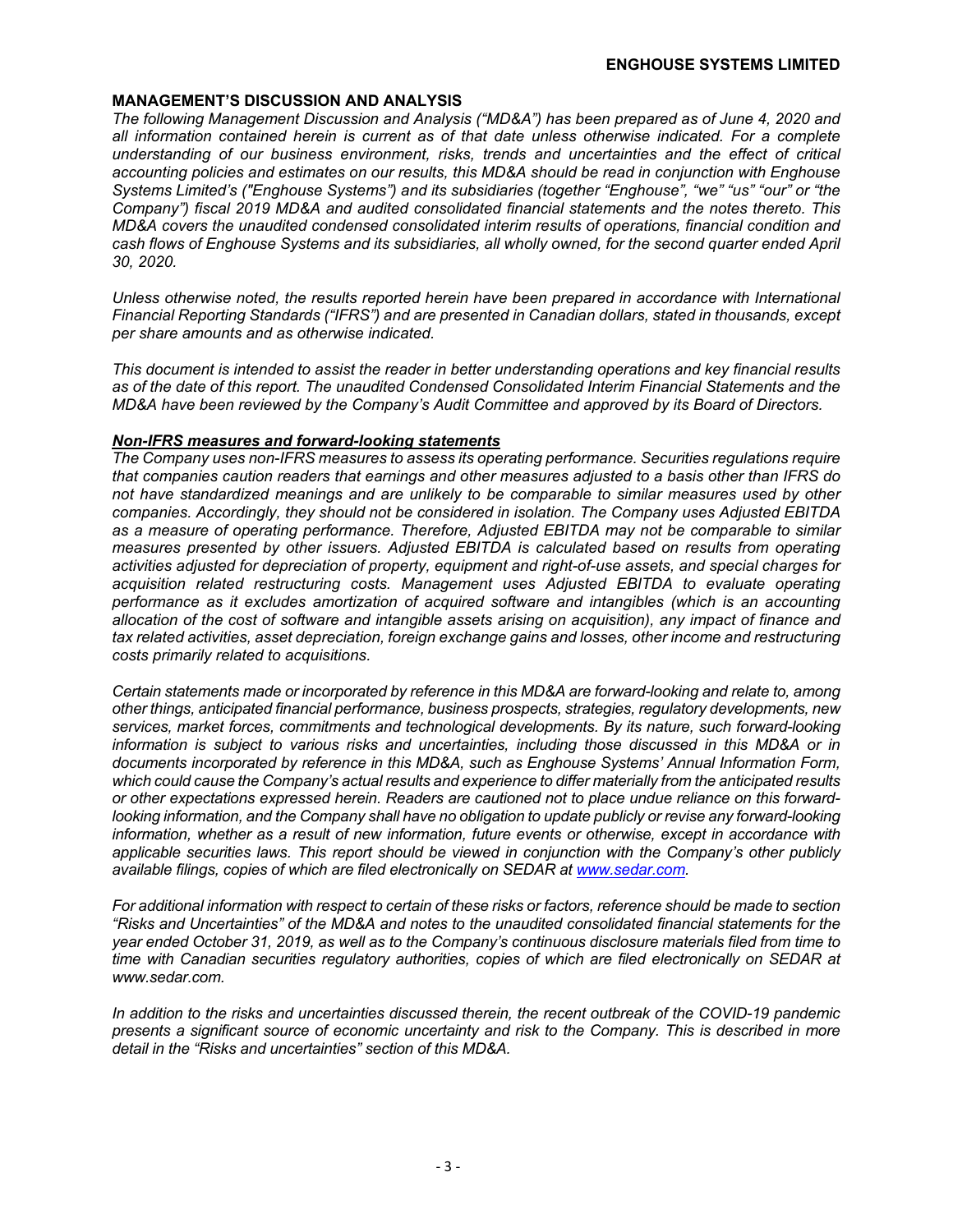#### **Corporate overview**

Enghouse is a Canadian publicly traded company (TSX:ENGH) that provides enterprise software solutions focusing on remote work, visual computing and communications for next generation software defined networks. The Company's two-pronged growth strategy focuses on internal growth and acquisitions, which, to date, have been funded through operating cash flows. The Company is well capitalized, has nominal long-term debt and is organized around two business segments: the Interactive Management Group ("IMG") and the Asset Management Group ("AMG").

IMG specializes in customer interaction software and services designed to facilitate remote work, enhance customer service, increase efficiency and manage customer communications across enterprise networks. Core technologies include contact center, attendant console, interactive voice response, dialers, video collaboration, agent performance optimization and analytics that support any telephony environment and may be deployed on-premise or in the cloud. IMG's customers are varied and include insurance companies, telecoms and banks as well as technology, health care and hospitality companies.

AMG provides a portfolio of software and services solutions primarily to the cable operators and next generation software defined network telecommunication providers. Its products include Network infrastructure, Operations Support Systems ("OSS"), Business Support Systems ("BSS"), and revenue generation solutions such as Video and Cloud TV solutions. AMG also provides fleet routing, dispatch, scheduling, transit e-ticketing and automated fare collection, communications and emergency control center solutions for the transportation, government, first responders, distribution and security sectors.

Enghouse continues to focus on building a consistently profitable enterprise software company with a diversified product suite and global market presence. The Company remains focused on having a strong balance sheet with large cash reserves and nominal long-term debt. Deploying capital on acquisitions and replacing it through strong operating cash flows is pivotal to our acquisition strategy and allows Enghouse to pursue further acquisitions without the need to obtain financing.

The Company emphasizes the importance of recurring revenue streams to increase shareholder value and the predictability of its operating results. While Enghouse continues to develop and enhance its existing product portfolio to grow organically, it is also important to augment and expedite this strategy with new and complementary technology, products and services obtained through acquisition. This dual-faceted approach will enable us to provide a broader spectrum of products and services to our customer base more quickly than through organic means alone.

#### **Second quarter overview**

The COVID-19 pandemic continues to have a significant impact on our customers, employees, suppliers and other stakeholders. While the duration and effects remain unknown, we continue to react quickly to changing circumstances, with our team working from home. Our team has remained safe and continues to deliver high quality work and results. Critical to this success has been our previous investment in upgrading our financial systems combined with the internal deployment of Enghouse products such as Vidyo that support remote work, including working from home.

COVID-19 has had a number of financial impacts to Enghouse. Most notably:

- Increased sales of Vidyo and other solutions that support remote work;
- IMG sales remained relatively steady with continued renewals, with a significant Dialogic license sale in its first full quarter of operations;
- AMG sales have been tempered as a result of delays in hardware procurement and systems deployment;
- While customers continue to renew existing contracts and sign new orders, some have deferred planned upgrades, expansions and roll-outs, especially those involving an on-site professional services element;
- Collections have remained strong with record cash collections during the quarter;
- Cost savings were realized as a result of decreased travel and other traditional marketing expenses either avoided or deferred as a result of COVID-19. This has been offset by increased demand generation initiatives.
- No non-acquisition restructuring plans were implemented this quarter. However, in light of the continued efficiency and productivity achieved through working from home we will examine potential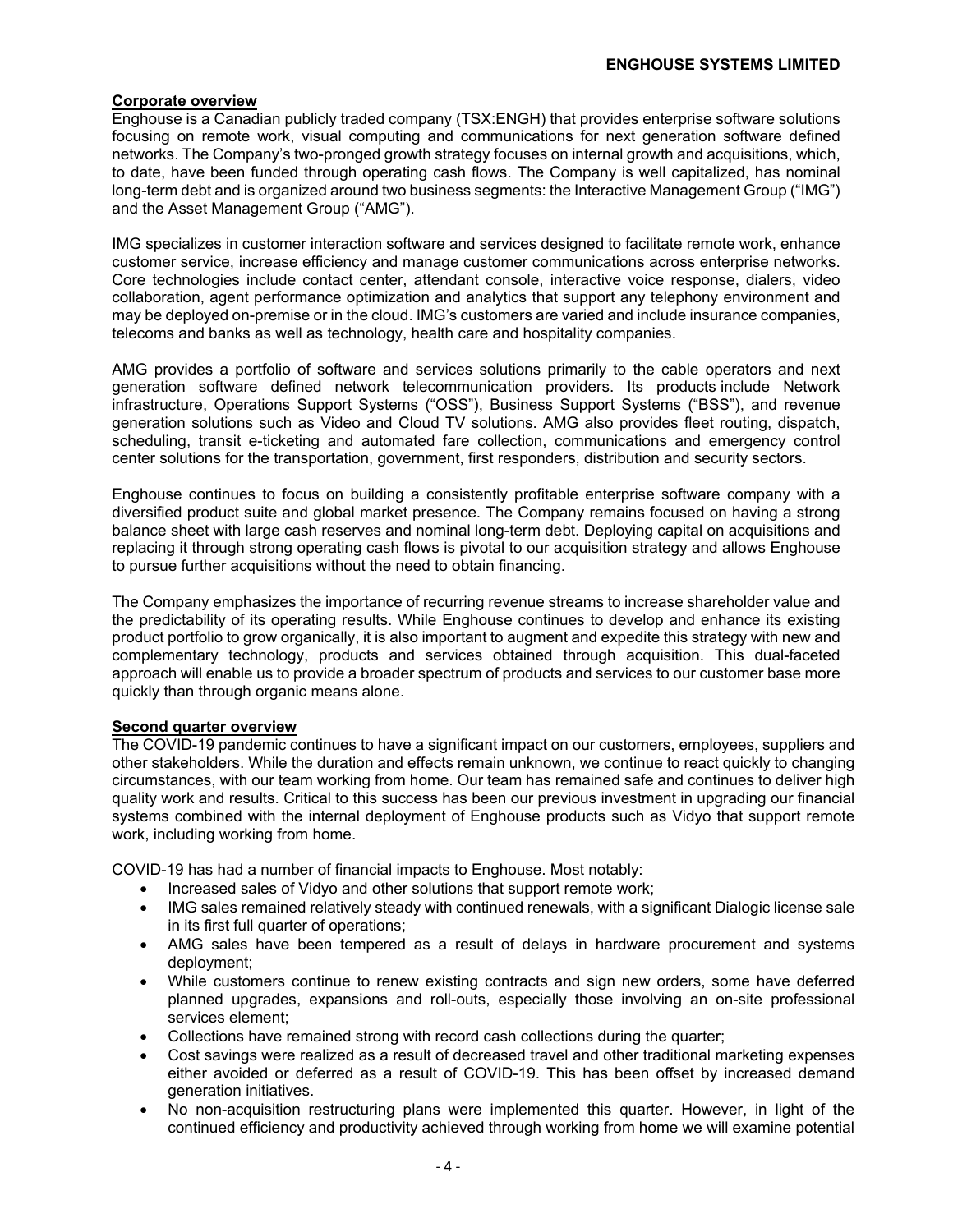cost saving initiatives. These initiatives will primarily focus on facilities costs as well as both attracting and retaining top-tier employees who value remote working options.

In the quarter, the Company experienced growth from both internal sources and from the acquisitions of Vidyo and Espial (both acquired in Q3/2019) and Dialogic (acquired in Q1/2020). Internal growth includes the expansion of the acquired businesses, particularly Vidyo and Dialogic, since acquisition.

#### **Quarterly results of operations**

The following table sets forth certain unaudited information for each of the eight most recent quarters. Our operating results may fluctuate quarterly, mainly as a result of the timing of certain large software license and hardware sales. Our quarterly results may also be influenced by COVID-19, foreign exchange, timing of new acquisitions, and changes in staffing and infrastructure. See "Risks and Uncertainties" for more details.

| For the three months ended               | Q2 2020  | Q1 2020  | Q4 2019        | Q3 2019  | Q <sub>2</sub> 2019 | Q1 2019  | Q4 2018 | Q3 2018  |
|------------------------------------------|----------|----------|----------------|----------|---------------------|----------|---------|----------|
|                                          | \$       | \$       | \$             | \$       | \$                  | \$       | \$      | S.       |
| Revenue                                  | 140,900  | 110,656  | 109,331        | 101,274  | 89,203              | 86,045   | 85,822  | 86,743   |
| Direct costs                             | 39,699   | 32,477   | 32,382         | 31,749   | 27,460              | 27,212   | 24,893  | 25,788   |
| Revenue, net of direct costs             | 101,201  | 78,179   | 76,949         | 69,525   | 61,743              | 58,833   | 60,929  | 60,955   |
| As a % of revenue                        | 71.8%    | 70.7%    | 70.4%          | 68.7%    | 69.2%               | 68.4%    | 71.0%   | 70.3%    |
| Operating expenses                       | 55,046   | 45,760   | 43,731         | 42,038   | 35,066              | 33,038   | 33,528  | 34,079   |
| Special charges                          | (121)    | 1,576    | 677            | 470      | 56                  |          | 57      | 152      |
| <b>Results from operating activities</b> | 46,276   | 30,843   | 32,541         | 27,017   | 26,621              | 25,795   | 27,344  | 26,724   |
| As a % of revenue                        | 32.8%    | 27.9%    | 29.8%          | 26.7%    | 29.8%               | 30.0%    | 31.9%   | 30.8%    |
| Amortization                             | (11,600) | (10,080) | (9,244)        | (8, 453) | (6,884)             | (7, 116) | (6,386) | (7, 245) |
| Other                                    | 233      | 4        | 1.719          | 263      | 1.604               | 385      | 1,319   | 1.203    |
| Income before income taxes               | 34,909   | 20,767   | 25,016         | 18,827   | 21,341              | 19,064   | 22,277  | 20,682   |
| Provision for income taxes               | 7,820    | 4,631    | 329            | 4,166    | 4,804               | 4,100    | 2,725   | 4,620    |
| Net Income for the period                | 27,089   | 16,136   | 24,687         | 14,661   | 16,537              | 14,964   | 19,552  | 16,062   |
|                                          |          |          |                |          |                     |          |         |          |
| Basic earnings per share                 | 0.49     | 0.29     | 0.45           | 0.27     | 0.30                | 0.27     | 0.36    | 0.30     |
| Diluted earnings per share               | 0.49     | 0.29     | 0.45           | 0.27     | 0.30                | 0.27     | 0.36    | 0.29     |
| Operating cash flows                     | 57,533   | 19,933   | 21,729         | 13.862   | 21,630              | 24,154   | 29,522  | 29,274   |
| Operating cash flows excluding           |          |          |                |          |                     |          |         |          |
| changes in working capital               | 50,033   | 35,183   | 33,854         | 28,531   | 29,010              | 27,121   | 24,034  | 28,249   |
| Cash and short-term investments          | 168.089  | 116.329  | 150.269        | 141.334  | 205.519             | 190.537  | 193.937 | 178.439  |
| <b>Total assets</b>                      | 743,081  | 691,556  | 590,600        | 575.084  | 540,351             | 526,442  | 495,200 | 491,269  |
| <b>Adjusted EBITDA:</b>                  |          |          |                |          |                     |          |         |          |
| Results from operating activities        | 46,276   | 30,843   | 32,541         | 27,017   | 26,621              | 25,795   | 27,344  | 26,724   |
| Depreciation                             | 758      | 887      | 804            | 570      | 499                 | 530      | 542     | 540      |
| Depreciation of right-of-use asset       | 2,368    | 2,023    | $\blacksquare$ |          |                     |          |         |          |
| Special charges                          | (121)    | 1,576    | 677            | 470      | 56                  |          | 57      | 152      |
| <b>Adjusted EBITDA</b>                   | 49,281   | 35,329   | 34,022         | 28,057   | 27,176              | 26,325   | 27,943  | 27,416   |
| Adjusted EBITDA margin                   | 35.0%    | 31.9%    | 31.1%          | 27.7%    | 30.5%               | 30.6%    | 32.6%   | 31.6%    |
| <b>Adjusted EBITDA per diluted share</b> | 0.89     | 0.64     | 0.62           | 0.51     | 0.49                | 0.48     | 0.51    | 0.50     |

The following table provides details regarding operating results for the past eight quarters: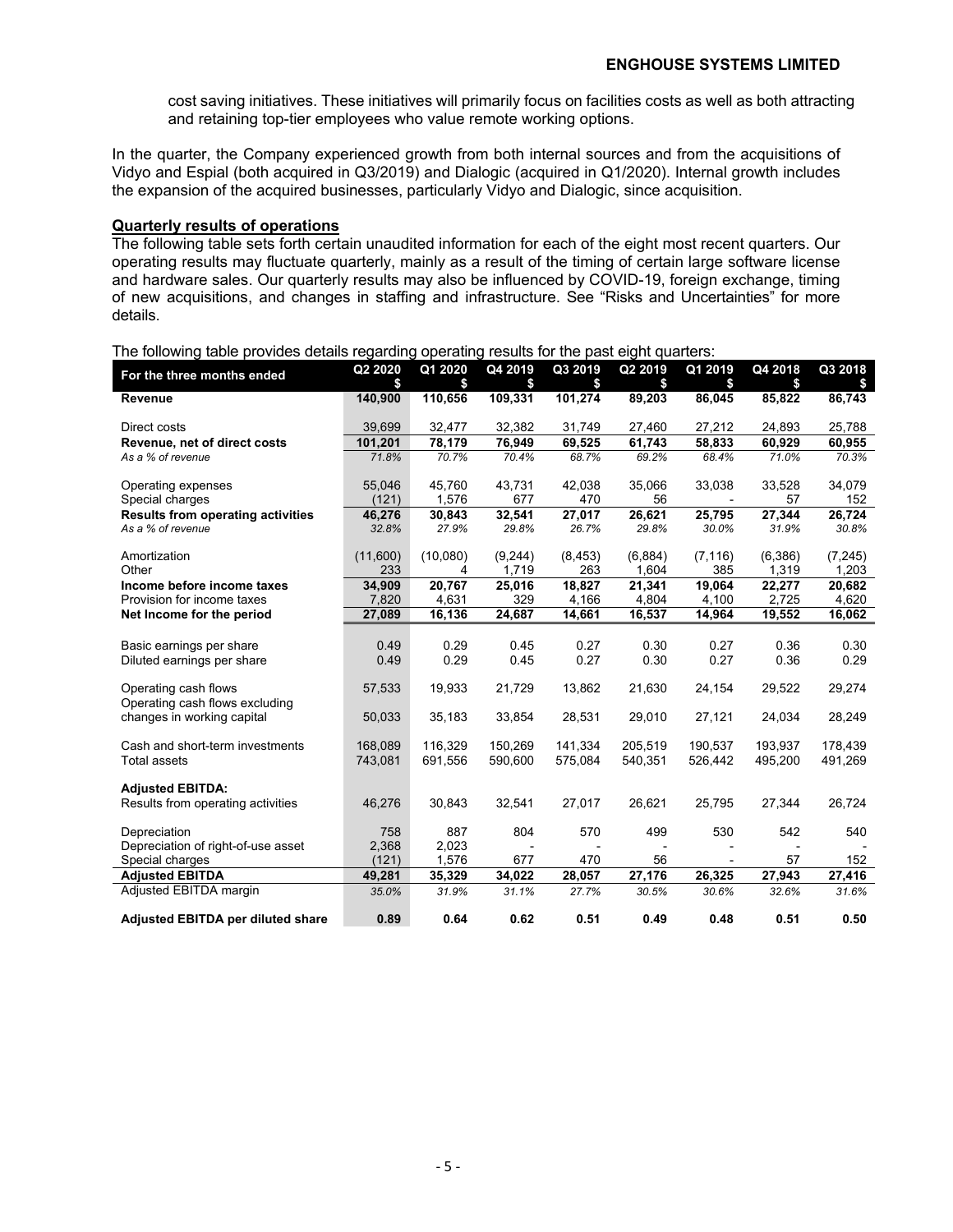#### **Results of operations**

The following table provides details regarding operating results for the three and six months ended April 30, 2020.

| For the period ended April 30                                   |          | Three months |          |                   | Six months |                 |         |               |  |
|-----------------------------------------------------------------|----------|--------------|----------|-------------------|------------|-----------------|---------|---------------|--|
|                                                                 | 2020     | 2019         | Variance |                   | 2020       | 2019            |         | Variance      |  |
|                                                                 | \$       | \$           | \$       | $\%$              | \$         | \$              | \$      | $\frac{0}{0}$ |  |
| <b>Revenue</b>                                                  | 140,900  | 89,203       | 51,697   | 58.0              | 251,556    | 175,248         | 76,308  | 43.5          |  |
|                                                                 |          |              |          |                   |            |                 |         |               |  |
| Direct costs                                                    | 39,699   | 27,460       | 12,239   | 44.6              | 72,176     | 54,672          | 17,504  | 32.0          |  |
| Revenue, net of direct costs                                    | 101,201  | 61,743       | 39,458   | 63.9              | 179,380    | 120,576         | 58,804  | 48.8          |  |
| As a % of revenue                                               | 71.8%    | 69.2%        |          |                   | 71.3%      | 68.8%           |         |               |  |
|                                                                 |          |              |          |                   |            |                 |         |               |  |
| Operating expenses                                              | 55,046   | 35,066       | 19,980   | 57.0              | 100.806    | 68,104          | 32,702  | 48.0          |  |
| Special charges                                                 | (121)    | 56           | (177)    | (316.1)           | 1,455      | 56              | 1,399   | n/a           |  |
| <b>Results from operating activities</b>                        | 46,276   | 26,621       | 19,655   | 73.8              | 77,119     | 52,416          | 24,703  | 47.1          |  |
| As a % of revenue                                               | 32.8%    | 29.8%        |          |                   | 30.7%      | 29.9%           |         |               |  |
|                                                                 |          |              |          |                   |            |                 |         |               |  |
| Amortization of acquired software<br>and customer relationships | (11,600) | (6,884)      | (4,716)  |                   | (21,680)   |                 | (7,680) |               |  |
| Foreign exchange (losses) gains                                 | (393)    | 674          | (1,067)  | (68.5)<br>(158.3) | (46)       | (14,000)<br>564 | (610)   | (54.9)        |  |
| Interest expense - lease                                        |          |              |          |                   |            |                 |         | (108.2)       |  |
| obligations                                                     | (300)    |              | (300)    |                   | (562)      |                 | (562)   |               |  |
| Finance income                                                  | 131      | 507          | (376)    | (74.2)            | 482        | 1.005           | (523)   | (52.0)        |  |
| Finance expenses                                                | (16)     | (24)         | 8        | 33.3              | (34)       | (55)            | 21      | 38.2          |  |
| Other income                                                    | 811      | 447          | 364      | 81.4              | 397        | 475             | (78)    | (16.4)        |  |
| Income before income taxes                                      | 34,909   | 21,341       | 13,568   | 63.6              | 55,676     | 40,405          | 15,271  | 37.8          |  |
| Provision for income taxes                                      | 7,820    | 4,804        | 3,016    | 62.8              | 12,451     | 8,904           | 3,547   | 39.8          |  |
| Net Income for the period                                       | 27,089   | 16,537       | 10,552   | 63.8              | 43,225     | 31,501          | 11,724  | 37.2          |  |
|                                                                 |          |              |          |                   |            |                 |         |               |  |
| Basic earnings per share                                        | 0.49     | 0.30         | 0.19     | 63.3              | 0.79       | 0.58            | 0.21    | 36.2          |  |
| Diluted earnings per share                                      | 0.49     | 0.30         | 0.19     | 63.3              | 0.78       | 0.57            | 0.21    | 36.8          |  |
|                                                                 |          |              |          |                   |            |                 |         |               |  |
| Operating cash flows                                            | 57,533   | 21,630       | 35,903   | 166.0             | 77,466     | 45,784          | 31,682  | 69.2          |  |
| Operating cash flows excluding                                  |          |              |          |                   |            |                 |         |               |  |
| changes in working capital                                      | 50,033   | 29.010       | 21,023   | 72.5              | 85,216     | 56,131          | 29,085  | 51.8          |  |

#### **Revenue**

The following table provides details regarding revenue for the three and six months ended April 30, 2020.

|                                 |         | Three months |          |         | Six months |          |
|---------------------------------|---------|--------------|----------|---------|------------|----------|
| For the period ended April 30   | 2020    | 2019         | Variance | 2020    | 2019       | Variance |
|                                 | \$      | \$           | \$       | \$      | \$         | S.       |
| Software licenses               | 48.791  | 21.519       | 27.272   | 77.191  | 40.247     | 36.944   |
| Hosted and maintenance services | 72.024  | 49.470       | 22.554   | 136,377 | 100.283    | 36,094   |
| Professional services           | 16,087  | 15,145       | 942      | 31,270  | 28.646     | 2,624    |
| Hardware                        | 3,998   | 3,069        | 929      | 6,718   | 6,072      | 646      |
| Revenue                         | 140.900 | 89,203       | 51,697   | 251,556 | 175.248    | 76,308   |
|                                 |         |              |          |         |            |          |
| Interactive Management Group    | 89,925  | 44,530       | 45.395   | 152,798 | 87.994     | 64.804   |
| Asset Management Group          | 50,975  | 44,673       | 6,302    | 98,758  | 87.254     | 11,504   |
| <b>Revenue</b>                  | 140.900 | 89,203       | 51,697   | 251,556 | 175,248    | 76,308   |

Revenue for the three months ended April 30, 2020 was \$140.9 million, an increase of \$51.7 million or 58.0% from the same period in the prior year. The variance is explained by:

- An increase of \$27.3 million in software revenue primarily from increased sales of Vidyo licenses and network infrastructure software including a significant perpetual license order recognized by Dialogic during its first full quarter of operations. In addition, license revenue also increased as a result of new product offerings added since the comparative period.
- An increase of \$22.6 million in hosted and maintenance revenue, primarily attributable to Vidyo and further bolstered by incremental maintenance on new license sales, net of churn on existing customers, along with the addition of new product offerings. Hosted and maintenance services represent an important strategic source of revenue given its predictable and recurring nature and represented 51.1% of total revenues for the period (2019–55.5%). The percentage decline in contributions from hosted and maintenance revenue is attributable to increased proportionate license sales in the quarter.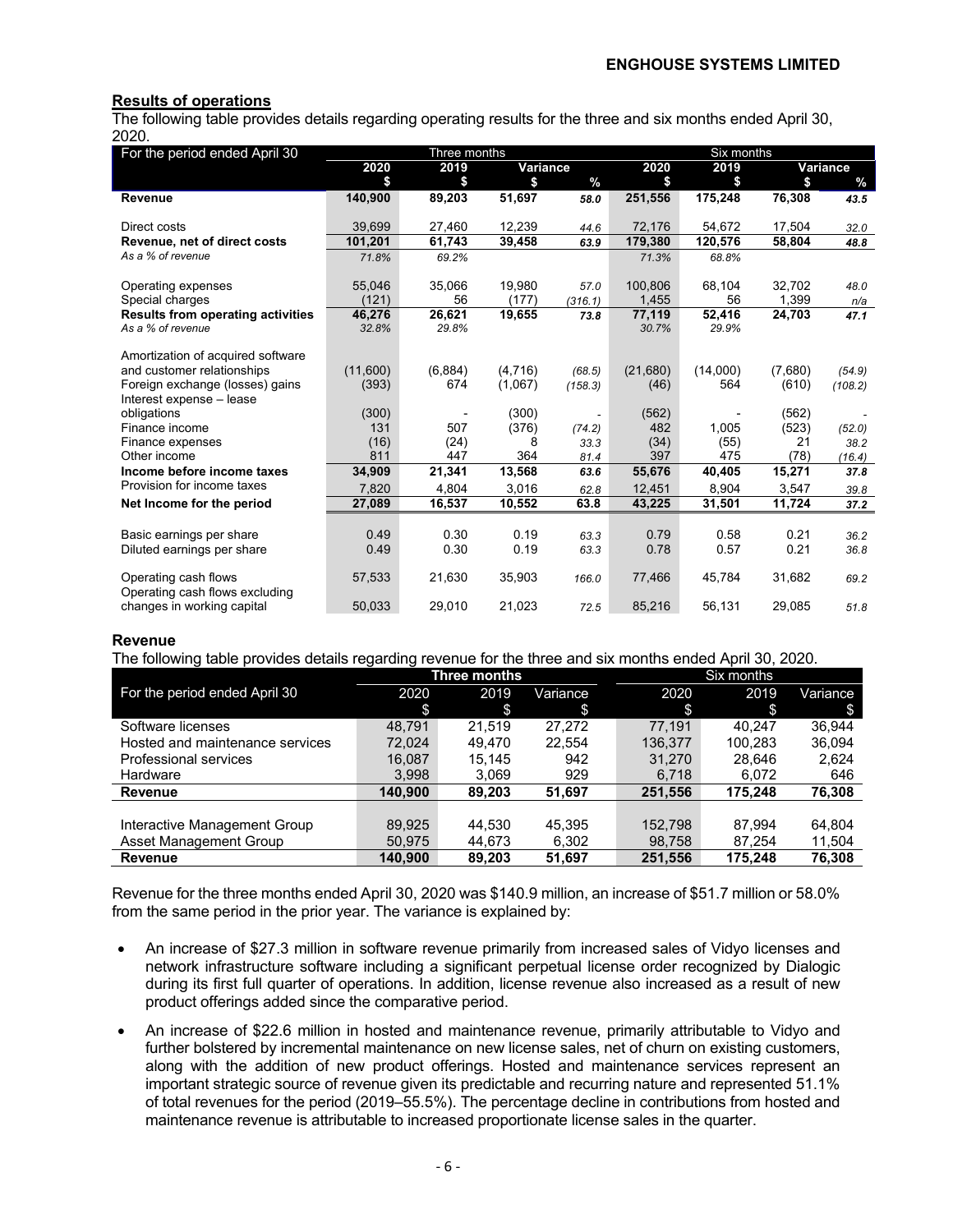- Increases in professional services and hardware revenue despite challenges experienced as a result of COVID-19 social distancing restrictions regarding on-site delivery of services and delays in sourcing hardware. Hardware is sold to customers to complement our software offerings and is generally not a core product offering.
- An offsetting decrease of \$0.2 million due to foreign exchange. This is calculated by applying the change in the average exchange rates between the second quarters of 2019 and 2020 to our foreign currency denominated revenue in the second quarter of 2020.

Revenue for the six months ended April 30, 2020 was \$251.6 million, an increase of \$76.3 million or 43.5% from the same period in the prior year. The variance is attributable to the same reasons discussed above.

#### *Interactive Management Group*

IMG revenue for the three months ended April 30, 2020 was \$89.9 million, an increase of \$45.4 million or 101.9% from same period in the prior year. The variance is explained by:

- An increase of \$26.8 million in hosted and maintenance revenue which reflects maintenance on new license sales and incremental hosted revenue.
- An increase of \$17.3 million in software license revenue attributable to increased Vidyo license sales and a full quarter of Dialogic revenue that includes a significant perpetual license order.
- An increase of \$1.3 million in hardware revenue primarily attributable to Vidyo.

Revenue for the six months ended April 30, 2020 was \$152.8 million, an increase of \$64.8 million or 73.6% from same period in the prior year. The increase is primarily the result of higher revenue from Vidyo product offerings and incremental contributions from Dialogic.

#### *Asset Management Group*

AMG revenue for the three months ended April 30, 2020 was \$51.0 million, an increase of \$6.3 million or 14.1% from same period in the prior year. The variance is explained by:

- An increase of \$6.4 million in hosted and maintenance revenue primarily attributable to new product offerings from Dialogic and Espial, incremental revenue in the Networks Americas and Nordics regions as well as incremental maintenance on new sales across a number of product lines.
- An increase of \$0.5 million in license revenue also attributable to new product offerings at Dialogic and Espial as well as incremental revenue from the sale of workflow and CCSP solutions.
- These increases were partially offset by lower hardware revenue largely attributable to the timing of deliveries for large contracts in the transportation business. Although variability is to be expected as a result of timing, hardware is an ancillary product offered at lower margins.

Revenue for the six months ended April 30, 2020 was \$98.8 million, an increase of \$11.5 million or 13.2% from the same period in the prior year. The increase is primarily the result of the factors discussed above in addition to strong license revenue in Networks and Espial operations in the first quarter.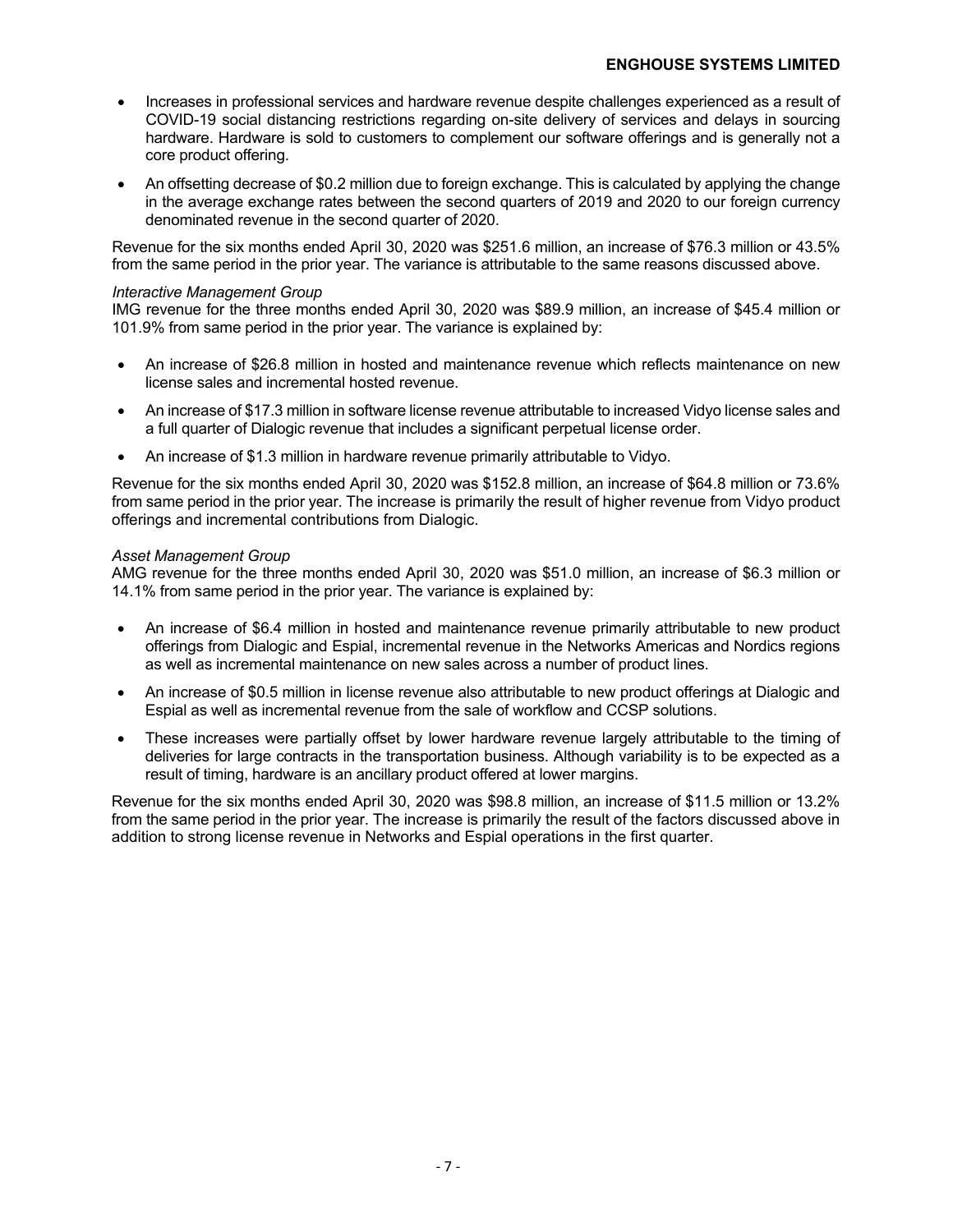#### **Direct costs**

The following table provides details regarding direct costs for the three and six months ended April 30, 2020.

| ັ                             |        | Three months |          |        | <b>Six months</b> |          |
|-------------------------------|--------|--------------|----------|--------|-------------------|----------|
| For the period ended April 30 | 2020   | 2019         | Variance | 2020   | 2019              | Variance |
|                               | \$     | \$           | \$       | \$     | \$                | \$       |
| Software licenses             | 3,937  | 1.370        | 2,567    | 6,387  | 2,731             | 3,656    |
| Services                      | 33,080 | 24,181       | 8,899    | 61,426 | 47,726            | 13,700   |
| Hardware                      | 2,682  | 1,909        | 773      | 4,363  | 4,215             | 148      |
| <b>Direct Costs</b>           | 39,699 | 27,460       | 12,239   | 72,176 | 54,672            | 17,504   |
| As a % of revenue             |        |              |          |        |                   |          |
| Software licenses             | 8.1%   | 6.4%         |          | 8.3%   | 6.8%              |          |
| <b>Services</b>               | 37.5%  | 37.4%        |          | 36.6%  | 37.0%             |          |
| Hardware                      | 67.1%  | 62.2%        |          | 64.9%  | 69.4%             |          |
| Total                         | 28.2%  | 30.8%        |          | 28.7%  | 31.2%             |          |
|                               |        |              |          |        |                   |          |
| Interactive Management Group  | 20.874 | 11,764       | 9,110    | 36,088 | 23,039            | 13,049   |
| Asset Management Group        | 18,825 | 15,696       | 3,129    | 36,088 | 31,633            | 4,455    |
| <b>Direct Costs</b>           | 39.699 | 27,460       | 12,239   | 72,176 | 54.672            | 17,504   |
| As a % of revenue             |        |              |          |        |                   |          |
| Interactive Management Group  | 23.2%  | 26.4%        |          | 23.6%  | 26.2%             |          |
| <b>Asset Management Group</b> | 36.9%  | 35.1%        |          | 36.5%  | 36.3%             |          |

Direct costs for the three months ended April 30, 2020 were \$39.7 million or 28.2% of revenue compared to \$27.5 million or 30.8% of revenue in the same period in the prior year. Overall margins improved as a result of favourable product mix changes reflecting a higher relative volume of license sales, driven by Vidyo and a full quarter of Dialogic revenue including a significant perpetual license order. Hardware is sold at lower margins than traditionally achieved on other revenue streams.

Direct costs for the six months ended April 30, 2020 were \$72.2 million or 28.7% of revenue compared to \$54.7 million or 31.2% of revenue in the same period in the prior year for the same reasons discussed for the quarter.

#### *Interactive Management Group*

IMG direct costs for the three months ended April 30, 2020 were \$20.9 million or 23.2% of segment revenue compared to \$11.8 million or 26.4% of revenue in the same period in the prior year. The higher margins are primarily a result of product mix shifts towards higher margin license sales combined with higher margins on both hardware and services.

IMG direct costs for the six months ended April 30, 2020 were \$36.1 million or 23.6% of segment revenue compared to \$23.0 million or 26.2% of revenue in the same period in the prior year as a result of the factors discussed for the quarter.

#### *Asset Management Group*

AMG direct costs were \$18.8 million or 36.9% of segment revenue for the three months ended April 30, 2020 compared to \$15.7 million or 35.1% of revenue in the same period in the prior year. Overall, the margins for AMG remained relatively stable during the quarter.

AMG direct costs for the six months ended April 30, 2020 were \$36.1 million or 36.5% of segment revenue for the same period compared to \$31.6 million or 36.3% of revenue in the same period in the prior year. Margins for the six month period increased as a result of a shift towards higher margin license revenue combined with lower hardware volumes in the first quarter of 2020.

#### **Revenue, net of direct costs**

Revenue, net of direct costs for the three months ended April 30, 2020 increased by \$39.5 million to \$101.2 million or 71.8% of revenue compared to \$61.7 million or 69.2% in the same period in the prior year. The increase in revenue, net of direct costs is attributable to a larger proportion of revenue derived from incremental license and hosted and maintenance services revenue.

For the same reason, revenue, net of direct costs for the six months ended April 30, 2020 increased by \$58.8 million to \$179.4 million or 71.3% of revenue compared to \$120.6 million or 68.8% in the same period in the prior year.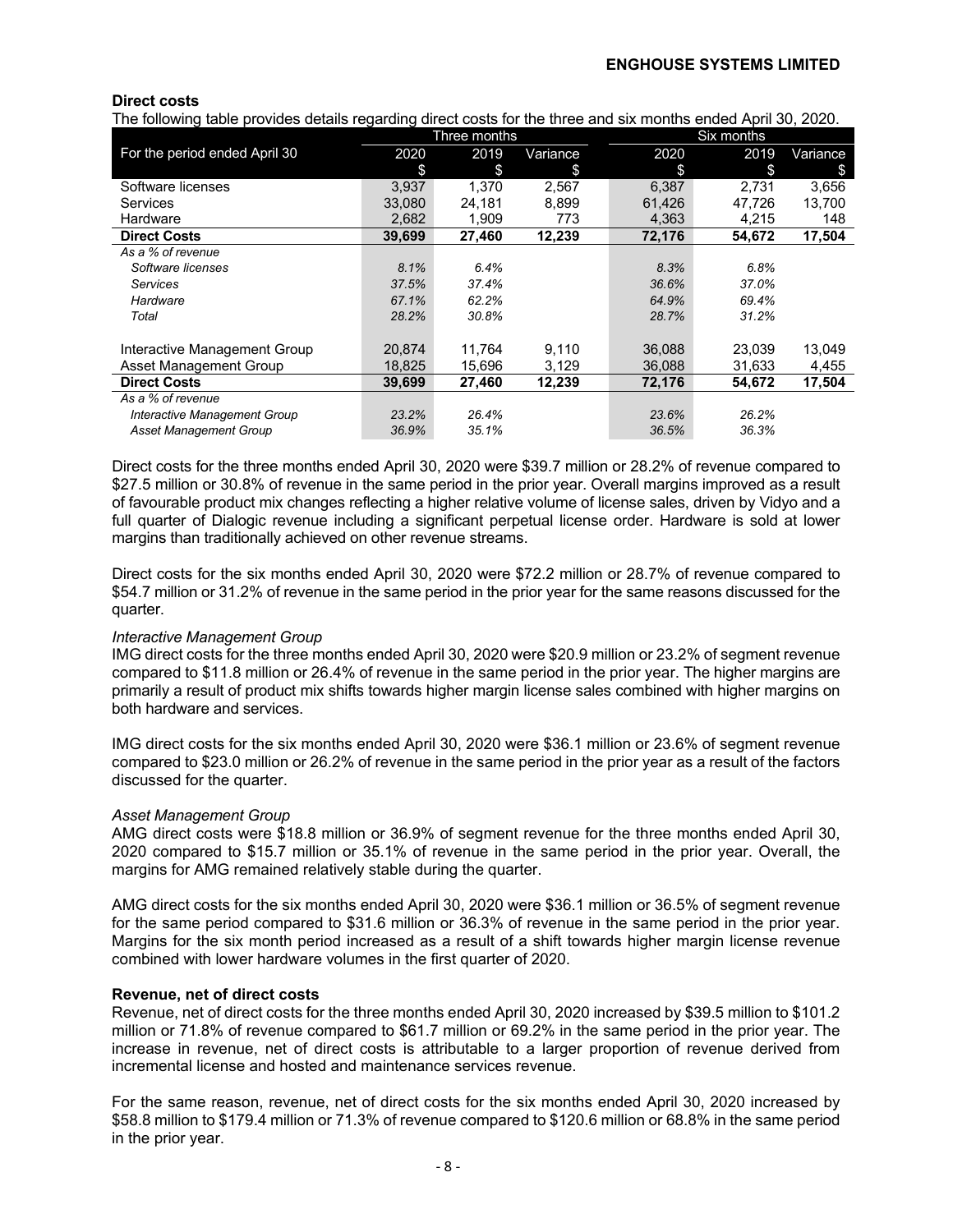#### **Operating expenses**

The following table provides details regarding operating expenses for the three and six months ended April 30, 2020.

|                                     |           | Three months             |          |         | Six months |          |
|-------------------------------------|-----------|--------------------------|----------|---------|------------|----------|
| For the period ended April 30       | 2020      | 2019                     | Variance | 2020    | 2019       | Variance |
|                                     | \$        | \$                       | \$       | \$      | \$         | S        |
| Selling, general and administrative | 29.612    | 21.440                   | 8,172    | 54.294  | 41.896     | 12,398   |
| Research and development            | 22.308    | 13.127                   | 9.181    | 40.476  | 25.179     | 15.297   |
| Depreciation                        | 758       | 499                      | 259      | 1.645   | 1.029      | 616      |
| Depreciation of right-of-use asset  | 2.368     | $\overline{\phantom{a}}$ | 2.368    | 4,391   |            | 4,391    |
| Special charges                     | (121)     | 56                       | (177)    | 1,455   | 56         | 1.399    |
| <b>Operating expenses</b>           | 54.925    | 35,122                   | 19.803   | 102.261 | 68.160     | 34,101   |
| As a % of revenue                   |           |                          |          |         |            |          |
| Selling, general and administrative | 21.0%     | 24.0%                    |          | 21.6%   | 23.9%      |          |
| Research and development            | 15.8%     | 14.7%                    |          | 16.1%   | 14.4%      |          |
| Depreciation                        | 0.5%      | 0.6%                     |          | 0.7%    | 0.6%       |          |
| Depreciation of right-of-use asset  | 1.7%      | $0.0\%$                  |          | 1.7%    | $0.0\%$    |          |
| Special charges                     | $(0.1)\%$ | 0.1%                     |          | 0.6%    | $0.0\%$    |          |
| Operating expenses                  | 39.0%     | 39.4%                    |          | 40.7%   | 38.9%      |          |

Operating expenses for the three months ended April 30, 2020 totaled \$54.9 million, an increase of \$19.8 million or 56.4% from the same period in the prior year. The variance, which overall is largely attributable to increased scale from recent acquisitions, is further explained by:

- An increase of \$9.2 million in research and development expense. Research and development expense is equivalent to 15.8% of revenue compared to 14.7% in the same period in the prior year, with incremental spending on Microsoft Teams certification, new BI reporting tools and Espial's IPTV solution.
- An increase of \$8.2 million in selling, general and administrative expense as a result of incremental costs from Eptica and Dialogic where cost containment initiatives were still in progress during the quarter. Expenses also include increased vacation accruals as a result of employees not taking vacation during the pandemic. The increase is inclusive of a reduction in occupancy expense as a result of the adoption of IFRS 16, which was applied on a modified retrospective basis as explained subsequently. The increase in selling, general and administrative was also mitigated by reduced travel expenses due to COVID-19 as well as administrative cost synergies and operating cost efficiencies attributable to increased scale.
- The addition of \$2.4 million in depreciation of right-of-use assets as a result of the adoption of IFRS 16, which was applied on a modified retrospective basis while comparative balances were not revised. Prior to the adoption of IFRS 16, lease related costs, which are now expensed under both interest and depreciation, were classified as occupancy costs as part of selling, general and administrative expense.

Operating expenses for the six months ended April 30, 2020 totaled \$102.3 million, an increase of \$34.1 million or 50.0% from the same period in the prior year. The variance is attributable to the factors discussed above as well as restructuring costs related to acquisitions.

#### **Foreign exchange**

The majority of our revenue is from sales denominated in foreign currencies. We do not hedge foreign currency exposure as most of our major international operations fund operating expenses with local operating cash flow surpluses that provide a natural hedge. While foreign exchange might have a significant impact on both revenue and expenses, the net impact to results from operating activities is lessened. This will also affect the relative cost of foreign currency denominated acquisitions stated in Canadian dollars.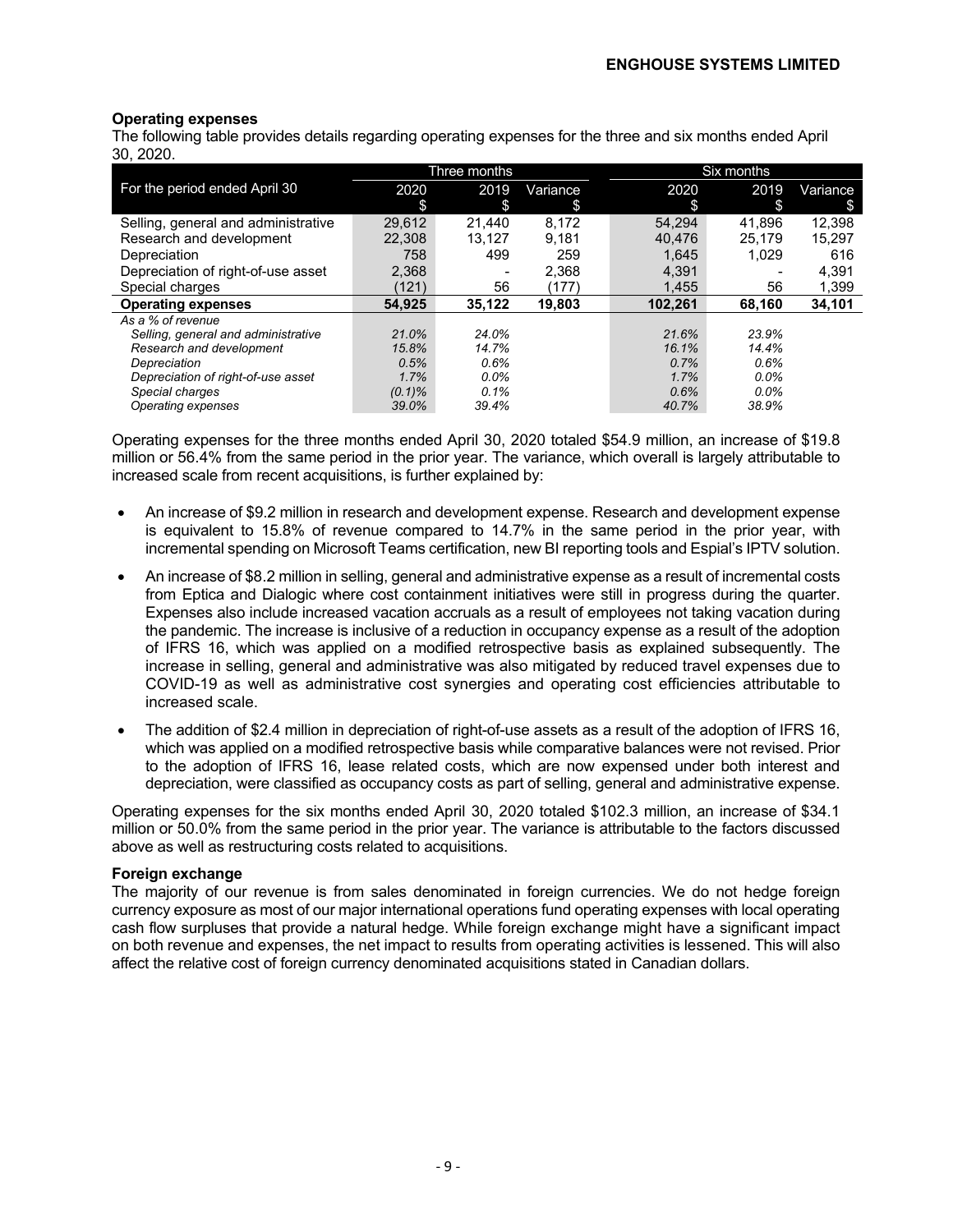

During the three months ended April 30, 2020, the Canadian dollar strengthened against most major currencies other than the euro and U.S. dollar compared to the same period in the prior year. As result, in the second quarter, there was a negative impact to revenue of \$0.2 million reported in Canadian dollars and a negative impact to operating costs of \$0.5 million compared to last year.

For the three months ended April 30, 2020, we recognized foreign exchange losses of \$0.4 million related to foreign currency denominated monetary assets and liabilities in the current period compared to gains of \$0.7 million in the same period in the prior year. The loss was a result of movements in the Canadian dollar against international currencies on Canadian dollar denominated monetary assets and liabilities on functional currency books denominated in foreign currencies.

Translation gains or losses incurred upon consolidation of our foreign operations' statements of financial position into Canadian dollars are included in our Accumulated other comprehensive income account on the Condensed Consolidated Interim Statements of Financial Position.

For the six months ended April 30, 2020, we recognized nominal foreign exchange losses related to foreign currency denominated monetary assets and liabilities in the current period compared to gains of \$0.6 million in the same period in the prior year.

#### **Amortization of software and customer relationships**

Amortization expense for acquired software and customer relationships for the three and six months ended April 30, 2020 increased by \$4.7 million to \$11.6 million and by \$7.7 million to \$21.7 million respectively, compared to the same periods in the prior year. Both variances are attributable to incremental charges from the current year's acquisition as well as amortization on fiscal 2019 acquisitions, which added \$5.5 million for the six months ended April 30, 2020.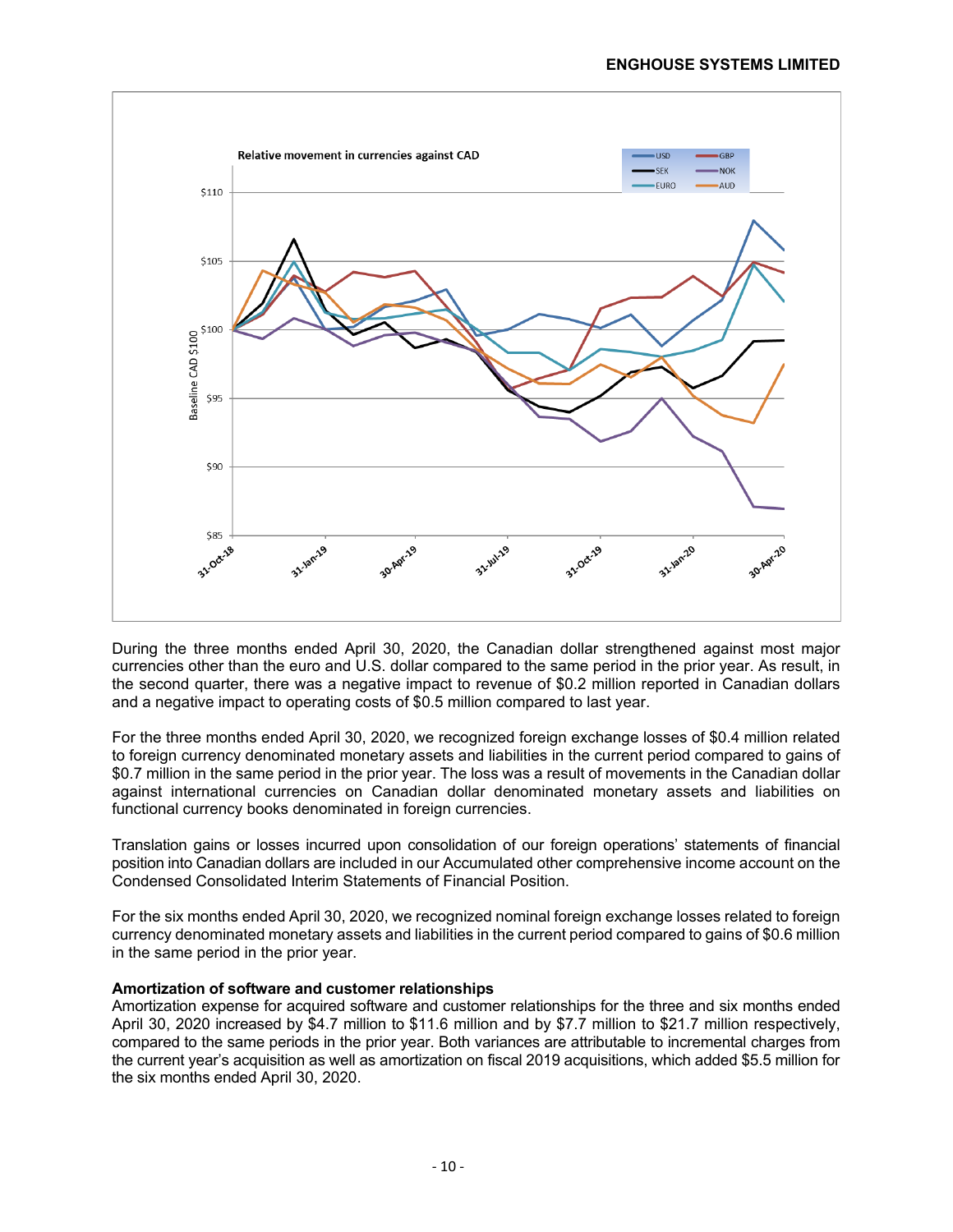#### **Other income**

Other income for the three months ended April 30, 2020 increased by \$0.4 million during the quarter as a result of a gain of U.S. \$1.2 million booked on the refund of contingent consideration paid as part of the Dialogic acquisition, partially offset by net unrealized losses on investments in equity positions carried at fair value. For the six months ended April 30, 2020 other income decreased by \$0.1 million compared to the same period in the prior year. The decrease is attributable to the aforementioned factors in addition to unrealized losses on our investments in equity positions carried at fair value during the first quarter of 2020.

#### **Income tax expense**

Income tax expense for the three months ended April 30, 2020 increased by \$3.0 million to \$7.8 million, compared to the same period in the prior year. For both the three and six months ended April 30, 2020, our effective tax rate was 22.4% compared to 22.5% and 22.0% for the same periods in the prior year.

#### **Net income**

Net income for the three and six months ended April 30, 2020 increased by \$10.6 million and \$11.7 million to \$27.1 million and \$43.2 million, respectively, compared to the same periods in the prior year. The increased profitability reflects higher license revenue combined with operating cost synergies from acquisitions.

For the three and six months ended April 30, 2020, diluted earnings per share was \$0.49 and \$0.78 respectively, compared to \$0.30 and \$0.57 in the same periods in the prior year.

#### **Cash flows from operating activities**

For three months and six months ended April 30, 2020, cash flows from operating activities were \$57.5 million and \$77.5 million, respectively, compared to \$21.6 million and \$45.8 million in the same period in the prior year. The increase in operating cash flow reflects:

- An increase in net income as a result of higher revenue combined with improved margins and operating cost synergies.
- An increase in accounts payable for the three month period and an increase in deferred revenue for the three and six month periods.
- A further increase of \$2.7 million and \$5.0 million for the three and six months as a result of the adoption of IFRS 16, which was applied on a modified retrospective basis while comparative balances were not revised. Prior to the adoption of IFRS 16, lease related outflows, now classified under financing activities, were previously classified as operating cash outflows.

Operating cash flows excluding changes in non-cash working capital items for the three months and six months, respectively, ended April 30, 2020 increased by 72.5% and by 51.8% respectively to \$50.0 million and \$85.2 million compared to the same period in the prior year primarily as a result of improved operating results.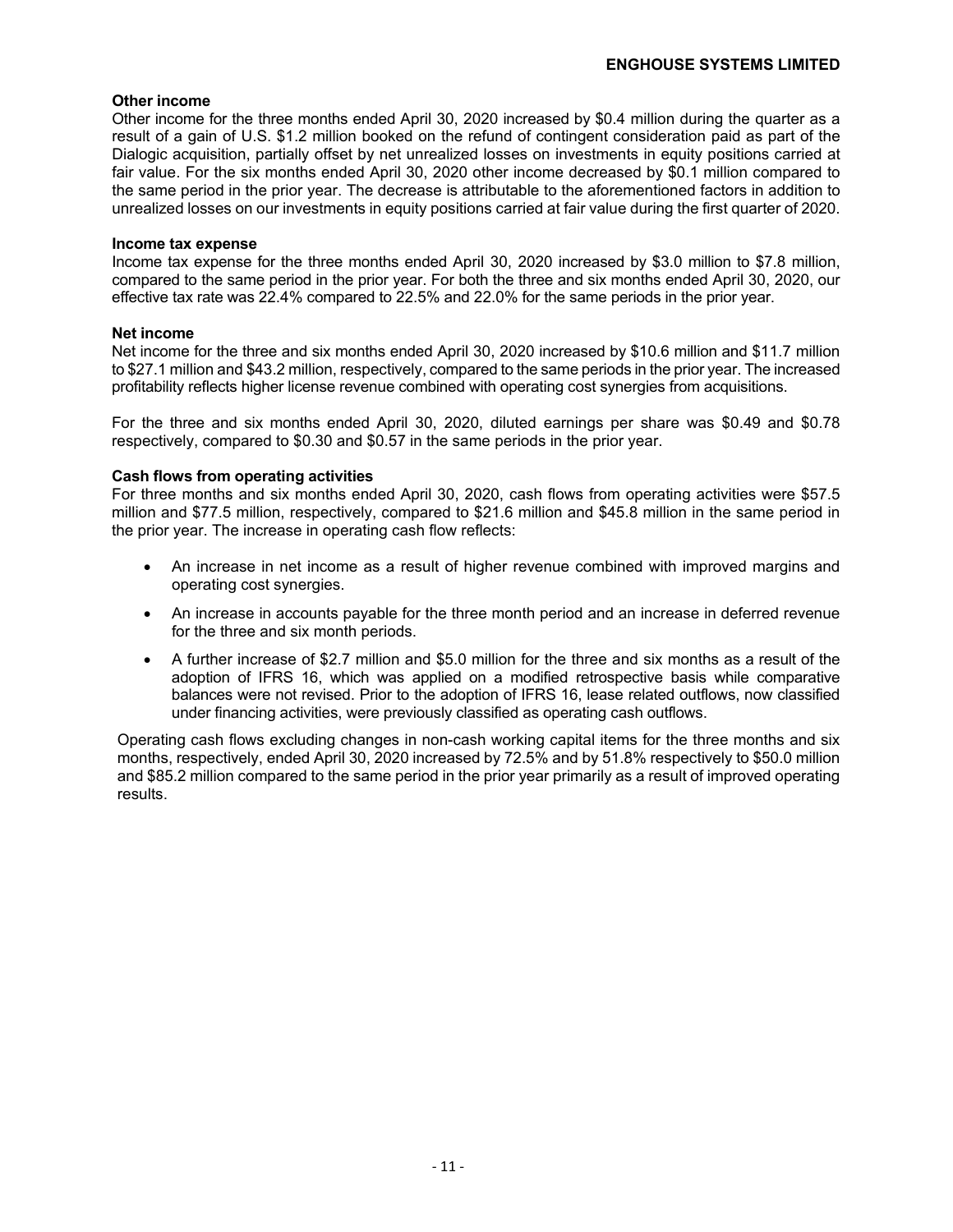#### **Adjusted EBITDA**

The table below reconciles Adjusted EBITDA to the most directly comparable IFRS measure, Results from operating activities for the three and six months ended April 30, 2020.

|                                    |         | Three months |          |         | Six months |          |
|------------------------------------|---------|--------------|----------|---------|------------|----------|
| For the period ended April 30      | 2020    | 2019         | Variance | 2020    | 2019       | Variance |
|                                    | \$      | \$           | S        | \$      | \$         | \$.      |
| Total revenue                      | 140.900 | 89.203       | 51.697   | 251.556 | 175.248    | 76.308   |
|                                    |         |              |          |         |            |          |
| Results from operating activities  | 46.276  | 26.621       | 19.655   | 77.119  | 52.416     | 24.703   |
|                                    |         |              |          |         |            |          |
| Depreciation                       | 758     | 499          | 259      | 1,645   | 1.029      | 616      |
| Depreciation of right-of-use asset | 2.368   |              | 2.368    | 4.391   |            | 4.391    |
| Special charges                    | (121)   | 56           | (177)    | 1,455   | 56         | 1,399    |
| <b>Adjusted EBITDA</b>             | 49.281  | 27,176       | 22,105   | 84.610  | 53,501     | 31,109   |
|                                    |         |              |          |         |            |          |
| Adjusted EBITDA margin             | 35.0%   | 30.5%        |          | 33.6%   | 30.5%      |          |
|                                    |         |              |          |         |            |          |
| Adjusted EBITDA per diluted share  | 0.89    | 0.49         | 0.40     | 1.53    | 0.97       | 0.56     |

Adjusted EBITDA for the three and six months ended April 30, 2020 increased by \$22.1 million and \$31.1 million respectively, compared to the same period in the prior year. The increase in adjusted EBITDA reflects:

- Higher revenue, net of direct costs as a result of stronger license revenue, combined with improved margins in both IMG and AMG.
- An increase as a result of adopting IFRS 16 whereby certain costs associated with occupancy are now classified as depreciation and interest on right-of-use assets. Comparative periods have not been restated.
- These increases were partially offset by higher general and administrative expenses reflective of the increased scale of business and investment in research and development initiatives.

Special charges, primarily reflecting acquisition related restructuring charges, have been excluded from adjusted EBITDA along with depreciation of property and equipment as well as right-of-use assets.

#### **Liquidity and cash reserves**

We closed the quarter with cash and short-term investments of \$168.1 million, compared to the October 31, 2019 balance of \$150.3 million. This reflects strong cash collections related to annual maintenance billings and incremental license sales in the second quarter, which offset cash spent of \$47.7 million on the acquisition of Dialogic on December 31, 2019. This is also net of payment of \$12.1 million for dividends, which increased 22.8% from \$9.8 million in the same period in the prior year. Collections of receivables remained strong despite potential impacts as a result of COVID-19.

For the six months ended April 30, 2020, cash increased by a total of \$17.6 million compared to an increase of \$9.3 million in the same period in the prior year. The increase is the result of operating cash flows of \$77.5 million, which funded the \$51.5 million of cash used in investing activities, primarily on acquisitions. In comparison, last year Enghouse generated operating cash flows of \$45.8 million and spent \$29.3 million, primarily on acquisitions as part of investing activities. The ability to deploy capital on acquisitions and replace it through strong operating cash flows is pivotal to our acquisition strategy and allows us to pursue further acquisitions without the need to obtain financing.

For the six months ended April 30, 2020 working capital was \$80.4 million compared to \$85.4 million at the end of fiscal 2019. Although increases in cash and receivables net of higher payables and deferred revenue (primarily from acquisitions) were favourable to working capital, the addition of \$8.2 million in current lease obligations recorded under the introduction of IFRS 16 ultimately resulted in a decrease in working capital. Management is confident that the Company has the funds necessary to meet its existing and future financial operating commitments and dividend strategy. Future acquisition growth may be funded through a combination of cash, debt and equity consideration, which could cause dilution to existing shareholders.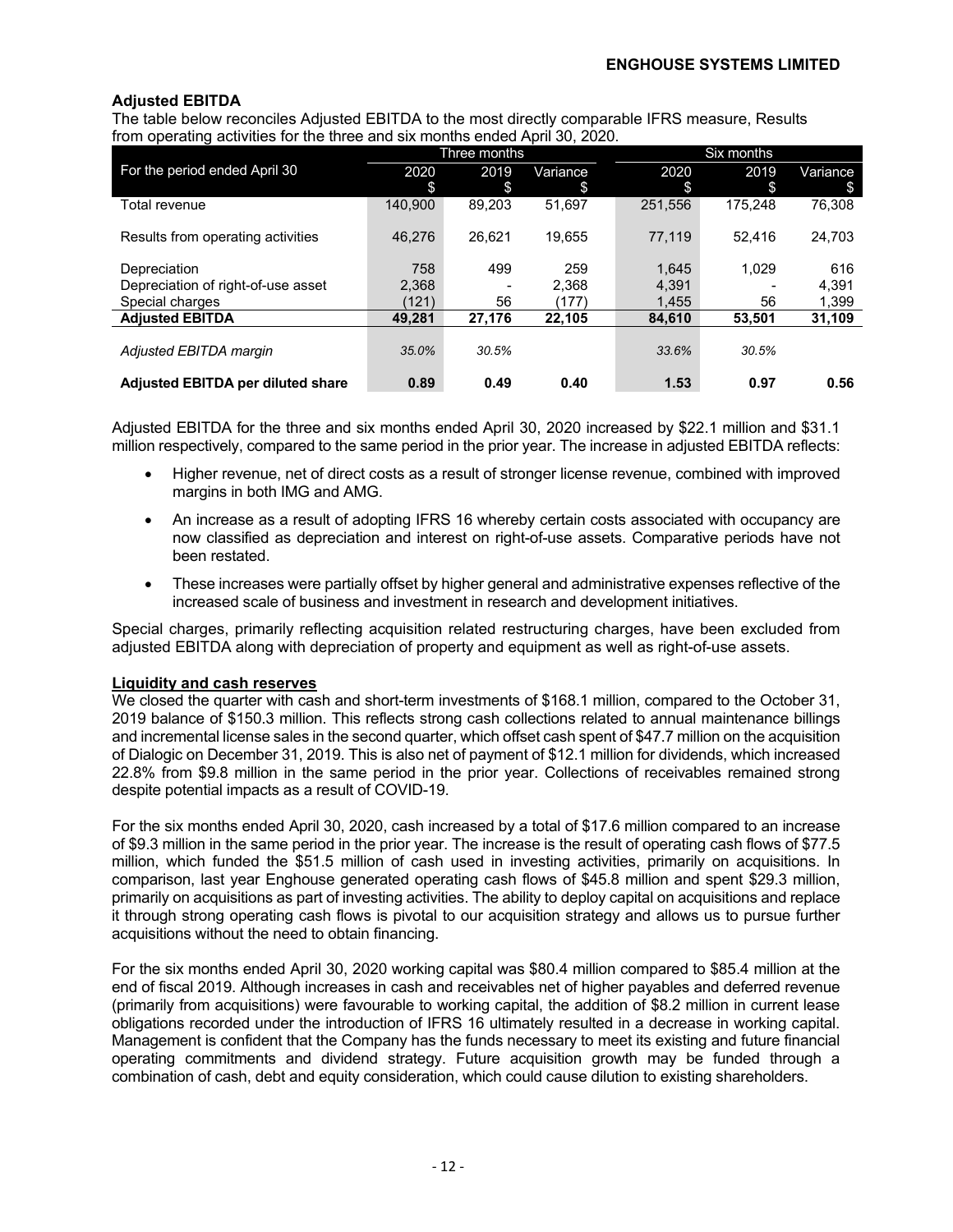#### **Capital stock**

The Company had 55,016,924 Common Shares issued and outstanding as at June 4, 2020. During the quarter, 40,000 stock options were exercised contributing \$0.8 million in cash compared to 10,000 stock options and \$0.1 million in cash to the Company in the same period in the prior year. The Company granted 300,000 options in the first quarter of 2020 and 10,000 in the second quarter compared to 500,000 options, all granted in the second quarter of the prior year.

Enghouse Systems renewed its Normal Course Issuer Bid in the second quarter of 2020 for a further year commencing April 30, 2020 and expiring April 29, 2021, whereby it may repurchase up to a maximum of 4,188,532 common shares of the Company. The Company did not repurchase any shares of its common stock in the current or prior quarterly periods under its Normal Course Issuer Bid.

On January 25, 2019, the Company completed a share split whereby each issued and outstanding common share has been effectively doubled. All references to capital stock, options and per share data have been adjusted retrospectively to reflect the Company's two-for-one share split for the periods ended April 30, 2019.

#### **Off-Statement of financial position arrangements**

We have not entered into off-statement of financial position financing arrangements. Except for operating leases and other low probability and/or immeasurable contingencies (not accrued in accordance with IFRS), all commitments are reflected on our unaudited Condensed Consolidated Interim Statements of Financial Position.

#### **Transactions with related parties**

We have not entered into any transactions with related parties during the period, other than transactions between wholly owned subsidiaries and us in the normal course of business, which are eliminated on consolidation.

#### **Basis of preparation and significant accounting policies**

The unaudited condensed consolidated interim financial statements of the Company and its subsidiaries have been prepared in accordance with International Financial Reporting Standards ("IFRS") as issued by the International Accounting Standards Board ("IASB").

Our significant accounting policies are described in Note 3 of the audited consolidated financial statements as at October 31, 2019, which is available on SEDAR (*www.sedar.com*). The policies applied in these unaudited condensed consolidated interim financial statements are based on IFRS issued and outstanding as of June 4, 2020, the date the Board of Directors approved the unaudited condensed consolidated interim financial statements.

#### **New standards and interpretations adopted**

#### **IFRS 16,** *Leases* **("IFRS 16")**

IFRS 16 is a new standard effective for fiscal years beginning on or after January 1, 2019. The standard replaced previous guidance under IAS 17*, Leases* ("IAS 17"), and no longer distinguishes between a finance lease and an operating lease for lessees. Instead, for virtually all lease contracts the lessee recognizes lease obligations reflecting future lease payments and a "right-of-use" asset. Lessor accounting remains somewhat similar as under IAS 17. The Company has applied IFRS 16 for the period commencing November 1, 2019.

The Company applied IFRS 16 using the modified retrospective approach and, as a result, the comparative information was not restated and will continue to be reported under IAS 17 and IFRIC 4, *Determining Whether an Arrangement Contains a Lease* ("IFRIC 4").

On adoption of IFRS 16, the Company recognized lease obligations in relation to leases that had previously been classified as "operating leases" under the principles of IAS 17*.* These liabilities were measured at the present value of the remaining lease payments, discounted using the lessee's incremental borrowing rate as of November 1, 2019.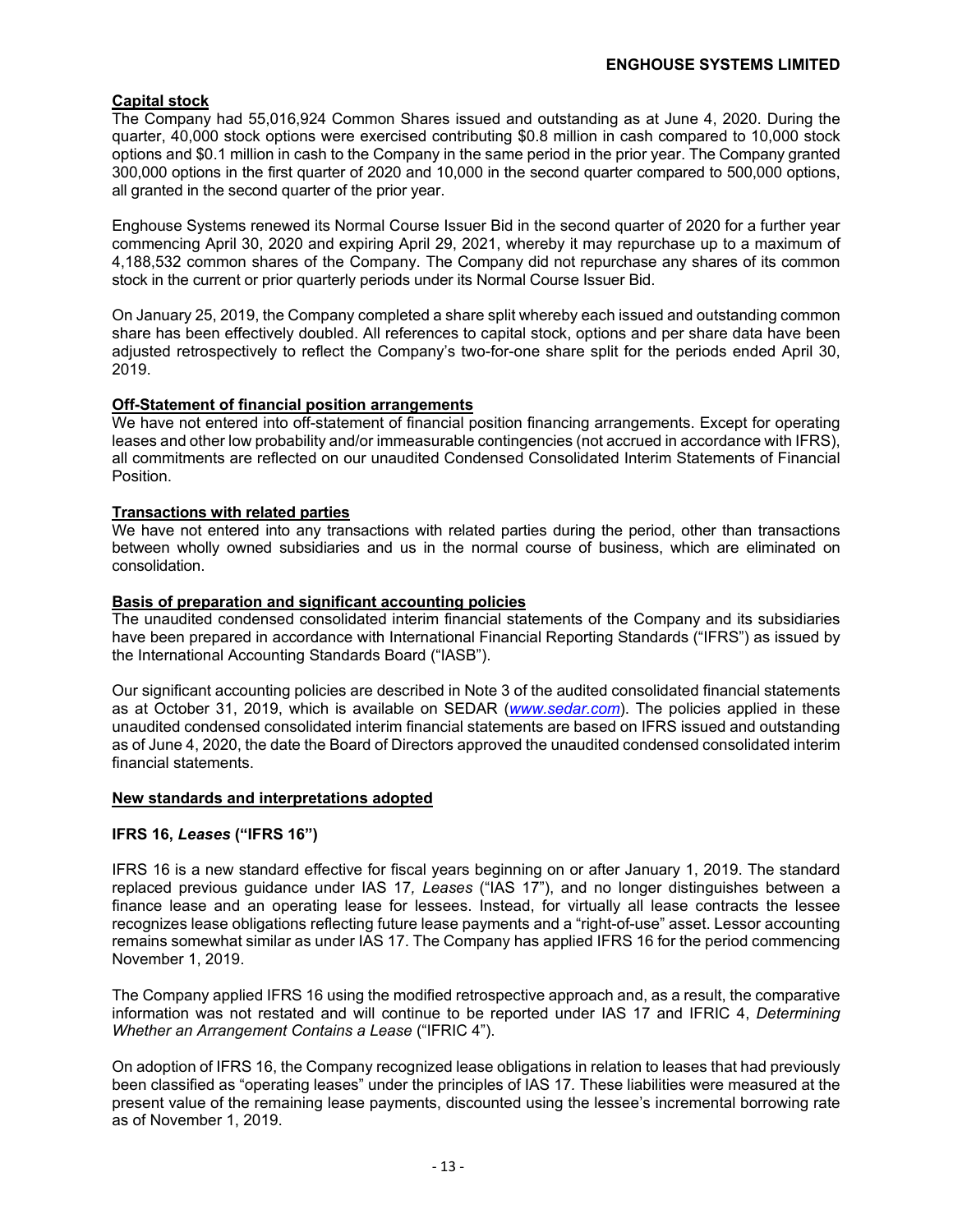As a result of these changes, there is an increase in interest expense and depreciation, as well as a reduction in selling, general and administrative expense on the unaudited Condensed Consolidated Interim Statements of Operations and Comprehensive Income due to the decrease in rent expense. The overall impact to net income is not significant. Additionally, an increase in cash flow from operating activities results from the lease payments being recorded as financing outflows instead of operating outflows in the unaudited Condensed Consolidated Interim Statements of Cash Flows.

#### **Risks and uncertainties**

With the exception of COVID-19 discussed below, the primary risks and uncertainties that affect or may affect the Company and its business, financial condition, and results of operations remain substantially unchanged from those discussed in the Company's latest Annual Information Form and its Management's Discussion and Analysis of Financial Condition and Results of Operations for the year ended October 31, 2019, contained in the Company's 2019 Annual Report to Shareholders and all such risks and uncertainties are incorporated herein by reference.

#### **COVID-19**

The COVID-19 pandemic presents a significant source of economic uncertainty to the Company. The duration and impact of the pandemic on the Company is currently unknown and it is not possible to reliably estimate the length and severity of COVID-19 related impacts on the financial results and operations of the Company. The Company issued a directive that all employees are to work from home until further notice and continues to closely monitor the situation as it evolves and may take further actions in response to directives of government and public health authorities or that are in the best interests of its employees, customers, suppliers or other stakeholders.

Additional changes by customers, suppliers and regulators in response to COVID-19 could materially impact the Company's financial results and may include impacts on: timing and collectability of receivables, supply chains and distribution channels, restrictions on cross-border commerce and travel, greater currency volatility, and increased risks to IT systems, networks and digital services. These uncertain economic conditions may adversely impact operations and the financial performance of the Company and its customers, negatively impacting demand for the Company's products and services or the equity markets, which could adversely affect the Company's financial performance.

#### **Controls and procedures**

In compliance with the Canadian Securities Administrators' National Instrument 52-109 ("NI 52-109"), the Company has filed with applicable Canadian securities regulatory authorities, certificates signed by its Chief Executive Officer ("CEO") and Vice President Finance in capacity as Chief Financial Officer ("CFO") that, among other things, report on the design and effectiveness of disclosure controls and procedures and the design of internal controls over financial reporting.

#### **Disclosure controls and procedures**

Disclosure controls and procedures have been designed under the supervision of the CEO and CFO, with the participation of other management, to provide reasonable assurance that all relevant information required to be disclosed by us is recorded, processed, summarized and reported on a timely basis to senior management, as appropriate, to allow timely decisions regarding required public disclosure. Pursuant to NI 52-109, as of October 31, 2019, an evaluation of the effectiveness of our disclosure controls and procedures was carried out under the supervision of the CEO and CFO. Based on this evaluation, the CEO and the CFO concluded that the design and operation of these disclosure controls and procedures were effective. This evaluation considered our disclosure policy, a sub-certification process and the functioning of our Disclosure Committee.

#### **Internal controls over financial reporting**

The Company's CEO and CFO are responsible for designing internal controls over financial reporting or causing them to be designed under their supervision to provide reasonable assurance regarding the reliability of the Company's financial reporting and the preparation of financial statements in accordance with IFRS.

As at October 31, 2019, an evaluation was carried out of the effectiveness of the design and operation of internal controls over financial reporting to provide reasonable assurance regarding the reliability of financial reporting. Based on that evaluation, the Company's CEO and CFO have concluded that, as at October 31,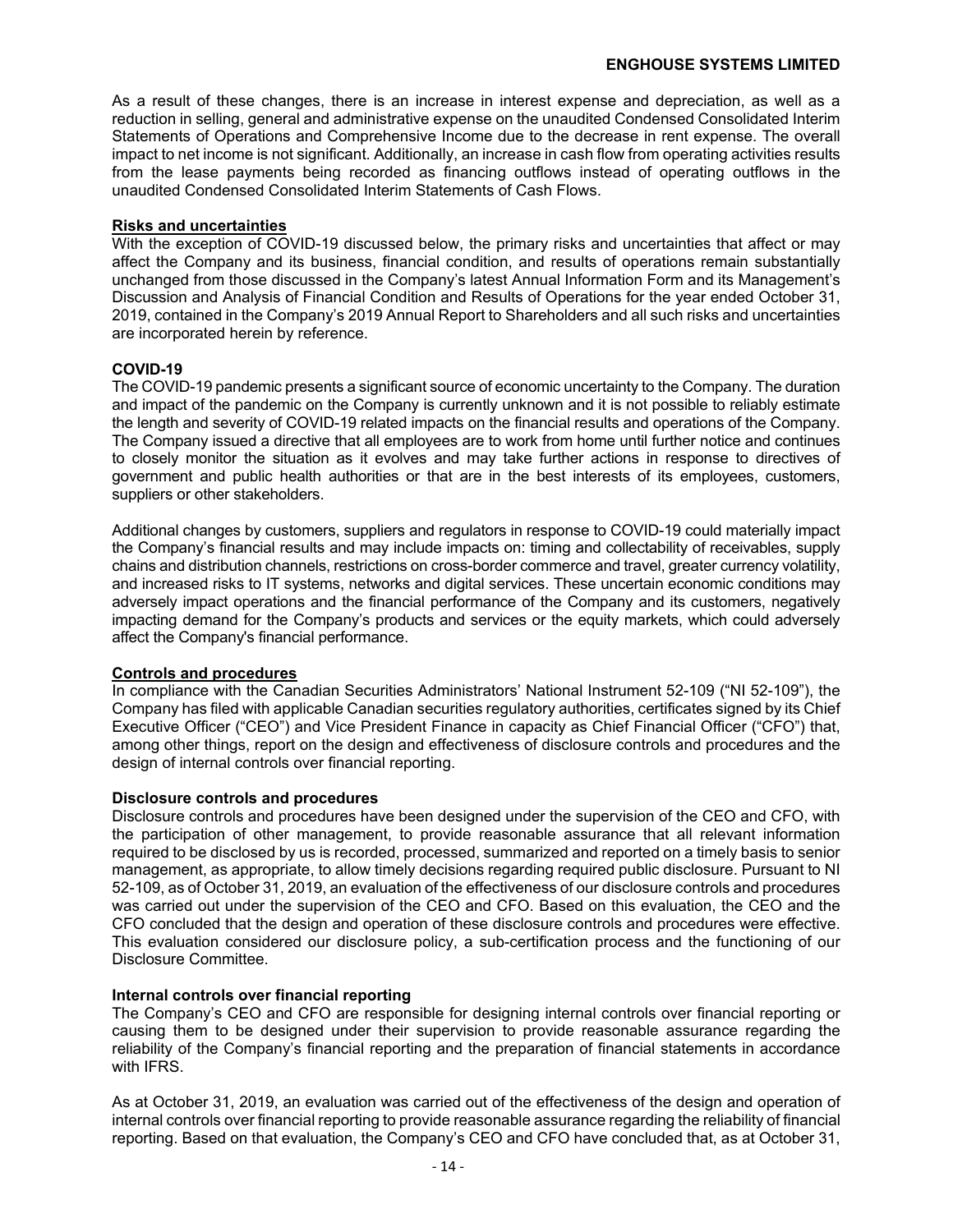#### **ENGHOUSE SYSTEMS LIMITED**

2019, the design and operation of controls over financial reporting was effective. These evaluations were conducted in accordance with the standards established in *Internal Control – Integrated Framework*, issued by the Committee of Sponsoring Organizations of the Treadway Commission, and the requirements of NI 52-109. The control framework used by the CEO and the CFO to design the Company's internal control over financial reporting is the "Internal Control – Integrated Framework (2013)" published by the Committee of Sponsoring Organizations of the Treadway Commission (COSO).

There were no changes to the Company's internal control over financial reporting during the quarter ended April 30, 2020 that have materially affected, or are reasonably likely to materially affect, the Company's internal control over financial reporting.

#### **Additional information**

Additional information relating to the Company including our most recently completed Annual Information Form ("AIF") is available on SEDAR at *www.sedar.com* and on our website at *www.enghouse.com*.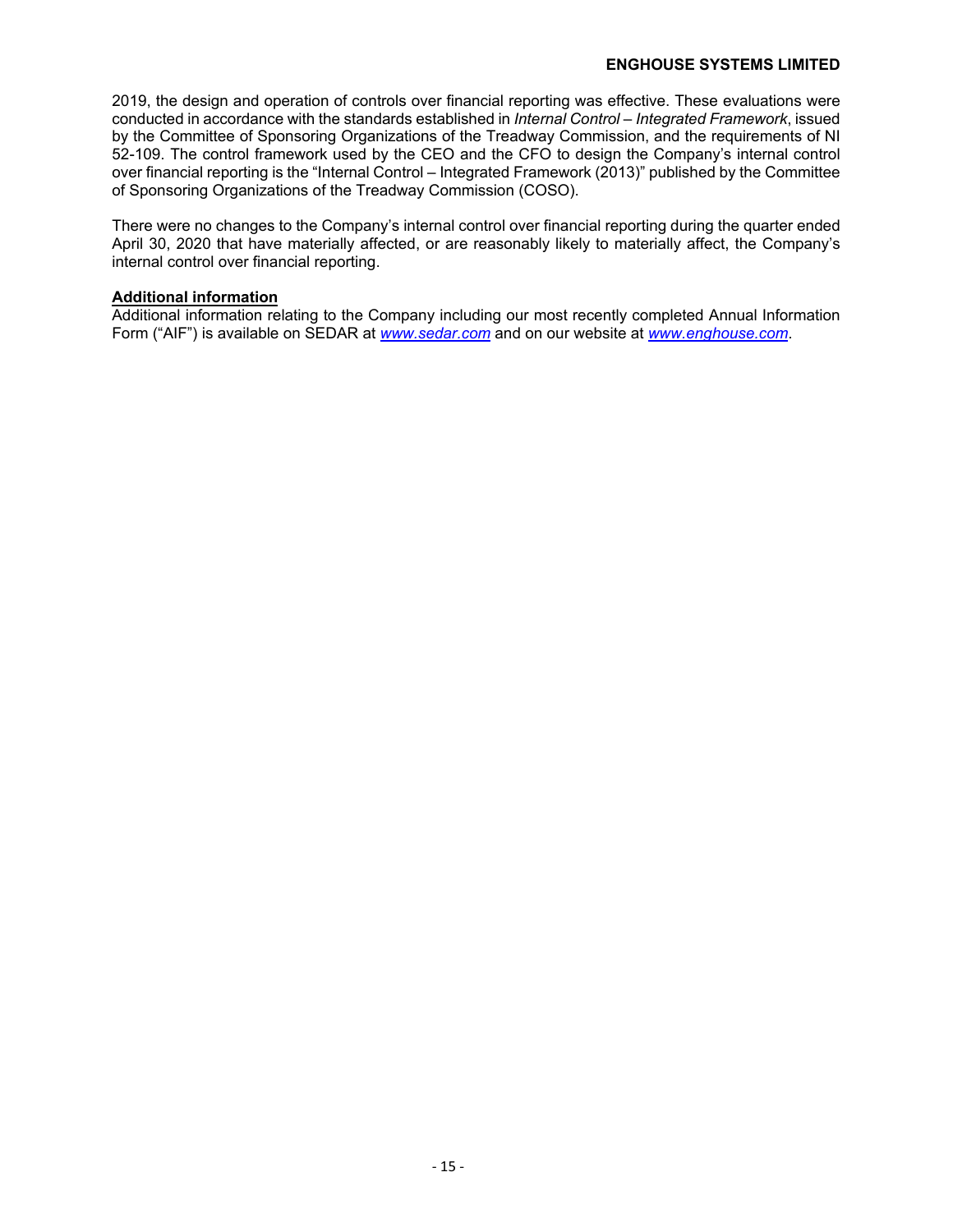#### **Notice of no auditor review of interim financial statements**

The accompanying unaudited condensed consolidated interim financial statements of the Company for the three and six months ended April 30, 2020 have been prepared by and are the responsibility of the Company's management.

The Company's independent auditor has not performed a review of these financial statements in accordance with standards established by the Chartered Professional Accountants of Canada for a review of the interim financial statements by an entity's auditor.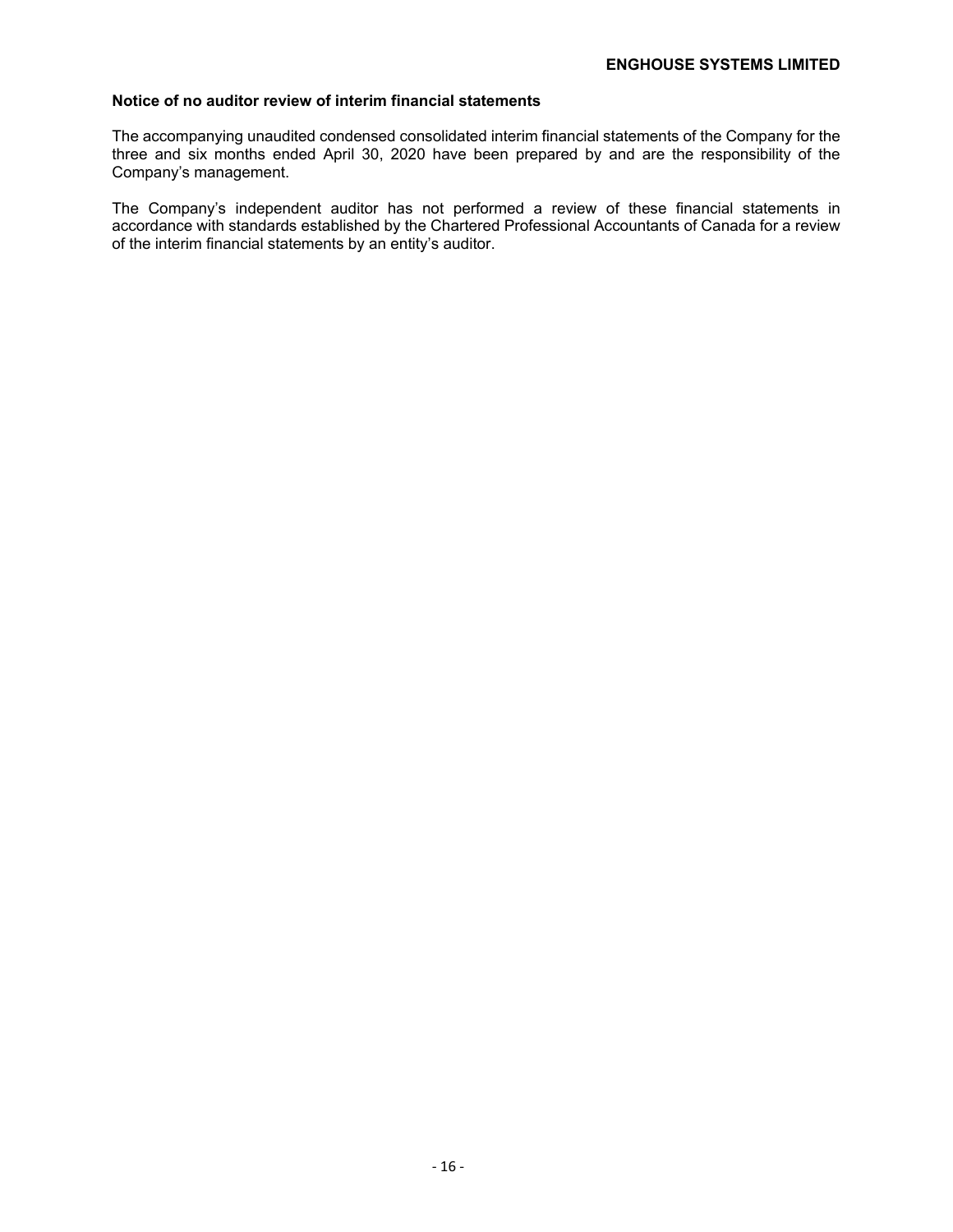# **Condensed Consolidated Interim Statements of Financial Position**

*(in thousands of Canadian dollars) (Unaudited)*

| <b>Assets</b><br><b>Current assets:</b><br>Cash and cash equivalents<br>\$162,330<br>\$144,764<br>Short-term investments<br>5,759<br>5,505<br>Accounts receivable<br>125,071<br>84,982<br>Prepaid expenses and other assets<br>16,768<br>11,147<br>309,928<br>246,398<br><b>Non-current assets:</b><br>Property and equipment<br>6,930<br>6,280<br>Right-of-use assets<br>4<br>39,080<br>5<br>Intangible assets<br>148,322<br>121,885<br>5<br>Goodwill<br>223,140<br>203,298<br>Deferred income tax assets<br>15,681<br>12,739<br><b>Total assets</b><br>\$743,081<br>\$590,600<br><b>Liabilities and Shareholder's Equity</b><br><b>Current liabilities:</b><br>Accounts payable and accrued liabilities<br>\$<br>73,327<br>62,813<br>\$ |
|-------------------------------------------------------------------------------------------------------------------------------------------------------------------------------------------------------------------------------------------------------------------------------------------------------------------------------------------------------------------------------------------------------------------------------------------------------------------------------------------------------------------------------------------------------------------------------------------------------------------------------------------------------------------------------------------------------------------------------------------|
|                                                                                                                                                                                                                                                                                                                                                                                                                                                                                                                                                                                                                                                                                                                                           |
|                                                                                                                                                                                                                                                                                                                                                                                                                                                                                                                                                                                                                                                                                                                                           |
|                                                                                                                                                                                                                                                                                                                                                                                                                                                                                                                                                                                                                                                                                                                                           |
|                                                                                                                                                                                                                                                                                                                                                                                                                                                                                                                                                                                                                                                                                                                                           |
|                                                                                                                                                                                                                                                                                                                                                                                                                                                                                                                                                                                                                                                                                                                                           |
|                                                                                                                                                                                                                                                                                                                                                                                                                                                                                                                                                                                                                                                                                                                                           |
|                                                                                                                                                                                                                                                                                                                                                                                                                                                                                                                                                                                                                                                                                                                                           |
|                                                                                                                                                                                                                                                                                                                                                                                                                                                                                                                                                                                                                                                                                                                                           |
|                                                                                                                                                                                                                                                                                                                                                                                                                                                                                                                                                                                                                                                                                                                                           |
|                                                                                                                                                                                                                                                                                                                                                                                                                                                                                                                                                                                                                                                                                                                                           |
|                                                                                                                                                                                                                                                                                                                                                                                                                                                                                                                                                                                                                                                                                                                                           |
|                                                                                                                                                                                                                                                                                                                                                                                                                                                                                                                                                                                                                                                                                                                                           |
|                                                                                                                                                                                                                                                                                                                                                                                                                                                                                                                                                                                                                                                                                                                                           |
|                                                                                                                                                                                                                                                                                                                                                                                                                                                                                                                                                                                                                                                                                                                                           |
|                                                                                                                                                                                                                                                                                                                                                                                                                                                                                                                                                                                                                                                                                                                                           |
|                                                                                                                                                                                                                                                                                                                                                                                                                                                                                                                                                                                                                                                                                                                                           |
|                                                                                                                                                                                                                                                                                                                                                                                                                                                                                                                                                                                                                                                                                                                                           |
| Income taxes payable<br>13,393<br>6,953                                                                                                                                                                                                                                                                                                                                                                                                                                                                                                                                                                                                                                                                                                   |
| Dividends payable<br>7,427<br>6,021                                                                                                                                                                                                                                                                                                                                                                                                                                                                                                                                                                                                                                                                                                       |
| Provisions<br>6<br>6,941<br>6,536                                                                                                                                                                                                                                                                                                                                                                                                                                                                                                                                                                                                                                                                                                         |
| Deferred revenue<br>119,978<br>78,405                                                                                                                                                                                                                                                                                                                                                                                                                                                                                                                                                                                                                                                                                                     |
| $\overline{4}$<br>Lease obligations<br>8,208                                                                                                                                                                                                                                                                                                                                                                                                                                                                                                                                                                                                                                                                                              |
| Current portion of long-term loans<br>258<br>249                                                                                                                                                                                                                                                                                                                                                                                                                                                                                                                                                                                                                                                                                          |
| 160,977<br>229,532                                                                                                                                                                                                                                                                                                                                                                                                                                                                                                                                                                                                                                                                                                                        |
| <b>Non-current liabilities:</b>                                                                                                                                                                                                                                                                                                                                                                                                                                                                                                                                                                                                                                                                                                           |
| Non-current portion of income taxes payable<br>3,999<br>4,434                                                                                                                                                                                                                                                                                                                                                                                                                                                                                                                                                                                                                                                                             |
| Deferred income tax liabilities<br>16,197<br>18,356                                                                                                                                                                                                                                                                                                                                                                                                                                                                                                                                                                                                                                                                                       |
| Deferred revenue<br>6,614<br>3,665                                                                                                                                                                                                                                                                                                                                                                                                                                                                                                                                                                                                                                                                                                        |
| Net employee defined benefit obligation<br>2,764<br>2,380                                                                                                                                                                                                                                                                                                                                                                                                                                                                                                                                                                                                                                                                                 |
| 29,496<br>Lease obligations<br>4<br>874                                                                                                                                                                                                                                                                                                                                                                                                                                                                                                                                                                                                                                                                                                   |
| Long-term loans<br>839                                                                                                                                                                                                                                                                                                                                                                                                                                                                                                                                                                                                                                                                                                                    |
| <b>Total liabilities</b><br>291,600<br>188,527                                                                                                                                                                                                                                                                                                                                                                                                                                                                                                                                                                                                                                                                                            |
| <b>Shareholders' Equity</b>                                                                                                                                                                                                                                                                                                                                                                                                                                                                                                                                                                                                                                                                                                               |
| Share capital<br>88,201<br>81,576                                                                                                                                                                                                                                                                                                                                                                                                                                                                                                                                                                                                                                                                                                         |
| <b>Contributed surplus</b><br>7,249<br>6,677                                                                                                                                                                                                                                                                                                                                                                                                                                                                                                                                                                                                                                                                                              |
| Retained earnings<br>338,949<br>309,198<br>7                                                                                                                                                                                                                                                                                                                                                                                                                                                                                                                                                                                                                                                                                              |
| Accumulated other comprehensive income<br>17,082<br>4,622<br><b>Total shareholders' equity</b><br>451,481<br>402,073                                                                                                                                                                                                                                                                                                                                                                                                                                                                                                                                                                                                                      |
| Total liabilities and shareholders' equity<br>\$743,081<br>\$590,600                                                                                                                                                                                                                                                                                                                                                                                                                                                                                                                                                                                                                                                                      |

*The accompanying notes form an integral part of these unaudited condensed consolidated interim financial statements*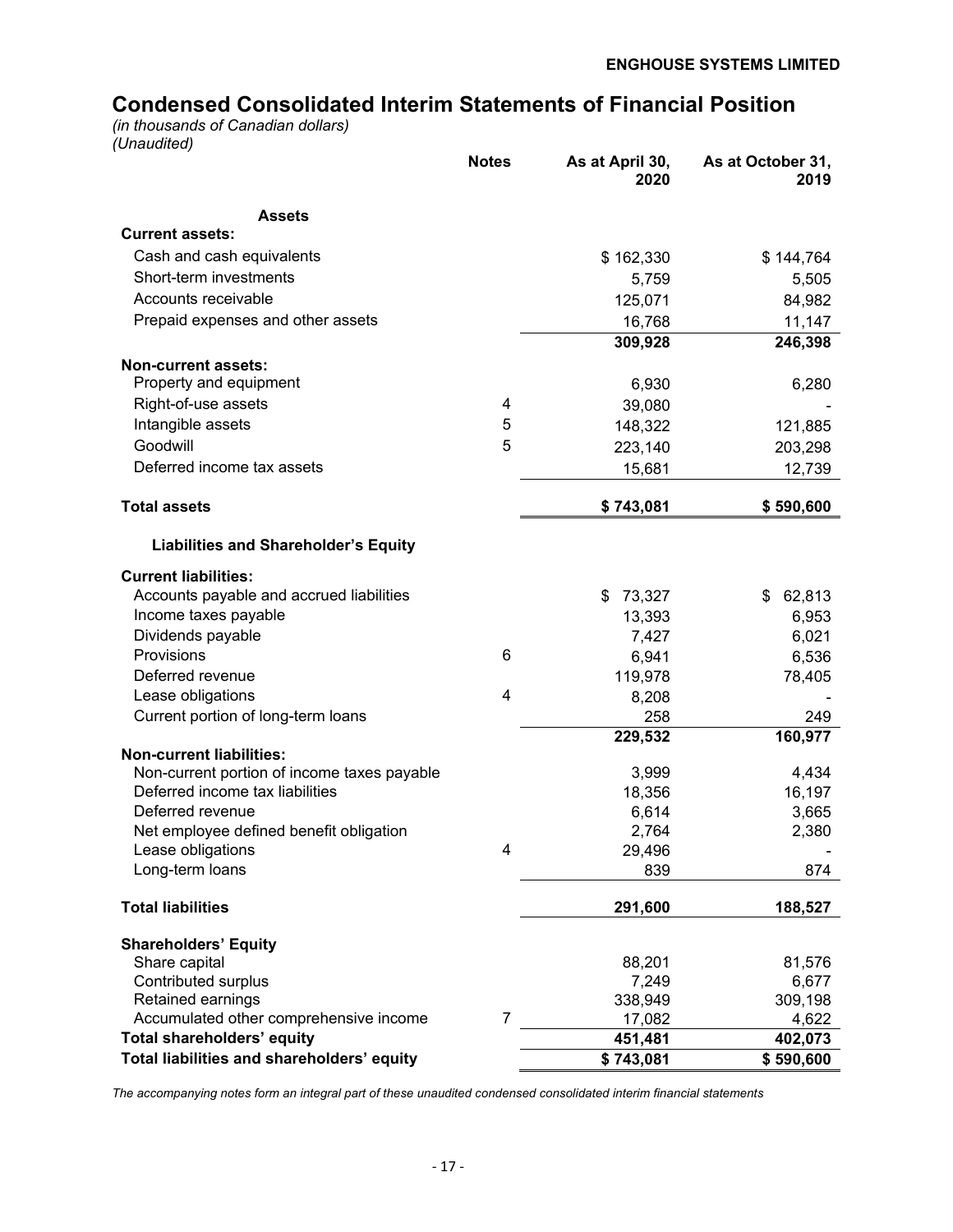# **Condensed Consolidated Interim Statements of Operations and Comprehensive Income**

*(in thousands of Canadian dollars, except per share amounts) (Unaudited)*

|                                                    |              |            | Three months ended |            | Six months ended |
|----------------------------------------------------|--------------|------------|--------------------|------------|------------------|
|                                                    |              | 2020       | April 30,          | 2020       | April 30,        |
| <b>Revenue</b>                                     | <b>Notes</b> |            | 2019               |            | 2019             |
| Software licenses                                  |              | \$48,791   | \$21,519           | \$77,191   | \$40,247         |
| Hosted and maintenance services                    |              | 72,024     | 49,470             | 136,377    | 100,283          |
| Professional services                              |              | 16,087     | 15,145             | 31,270     | 28,646           |
| Hardware                                           |              | 3,998      | 3,069              | 6,718      | 6,072            |
|                                                    |              | 140,900    | 89,203             | 251,556    | 175,248          |
| <b>Direct costs</b>                                |              |            |                    |            |                  |
| Software licenses                                  |              | 3,937      | 1,370              | 6,387      | 2,731            |
| Services                                           |              | 33,080     | 24,181             | 61,426     | 47,726           |
| Hardware                                           |              | 2,682      | 1,909              | 4,363      | 4,215            |
|                                                    |              | 39,699     | 27,460             | 72,176     | 54,672           |
|                                                    |              |            |                    |            |                  |
| Revenue, net of direct costs                       |              | 101,201    | 61,743             | 179,380    | 120,576          |
| <b>Operating expenses</b>                          |              |            |                    |            |                  |
| Selling, general and administrative                |              | 29,612     | 21,440             | 54,294     | 41,896           |
| Research and development                           |              | 22,308     | 13,127             | 40,476     | 25,179           |
| Depreciation                                       |              | 758        | 499                | 1,645      | 1,029            |
| Depreciation of right-of-use assets                | 4            | 2,368      |                    | 4,391      |                  |
| Special charges                                    |              | (121)      | 56                 | 1,455      | 56               |
|                                                    |              | 54,925     | 35,122             | 102,261    | 68,160           |
|                                                    |              |            |                    |            |                  |
| <b>Results from operating activities</b>           |              | 46,276     | 26,621             | 77,119     | 52,416           |
| Amortization of acquired software and customer     |              |            |                    |            |                  |
| relationships                                      | 5            | (11,600)   | (6,884)            | (21,680)   | (14,000)         |
| Foreign exchange (losses) gains                    |              | (393)      | 674                | (46)       | 564              |
| Interest expense - lease obligations               | 4            | (300)      |                    | (562)      |                  |
| Finance income                                     |              | 131        | 507                | 482        | 1,005            |
| Finance expenses                                   |              | (16)       | (24)               | (34)       | (55)             |
| Other income                                       |              | 811        | 447                | 397        | 475              |
| Income before income taxes                         |              | 34,909     | 21,341             | 55,676     | 40,405           |
|                                                    |              |            |                    |            |                  |
| <b>Provision for income taxes</b>                  | 9            | 7,820      | 4,804              | 12,451     | 8,904            |
| Net income for the period                          |              | \$27,089   | \$16,537           | \$43,225   | \$31,501         |
|                                                    |              |            |                    |            |                  |
| Items that are or may be reclassified subsequently |              |            |                    |            |                  |
| to net income:                                     |              |            |                    |            |                  |
| Cumulative translation adjustment                  |              | 10,140     | 3,094              | 12,460     | 5,981            |
| Other comprehensive income                         |              | 10,140     | 3,094              | 12,460     | 5,981            |
| <b>Comprehensive income</b>                        |              | \$37,229   | \$19,631           | \$55,685   | \$37,482         |
| Earnings per share                                 |              |            |                    |            |                  |
| Basic                                              | 10           | \$<br>0.49 | \$<br>0.30         | \$<br>0.79 | \$<br>0.58       |
| <b>Diluted</b>                                     | 10           | \$<br>0.49 | \$<br>0.30         | \$<br>0.78 | \$<br>0.57       |

*The accompanying notes form an integral part of these unaudited condensed consolidated interim financial statements.*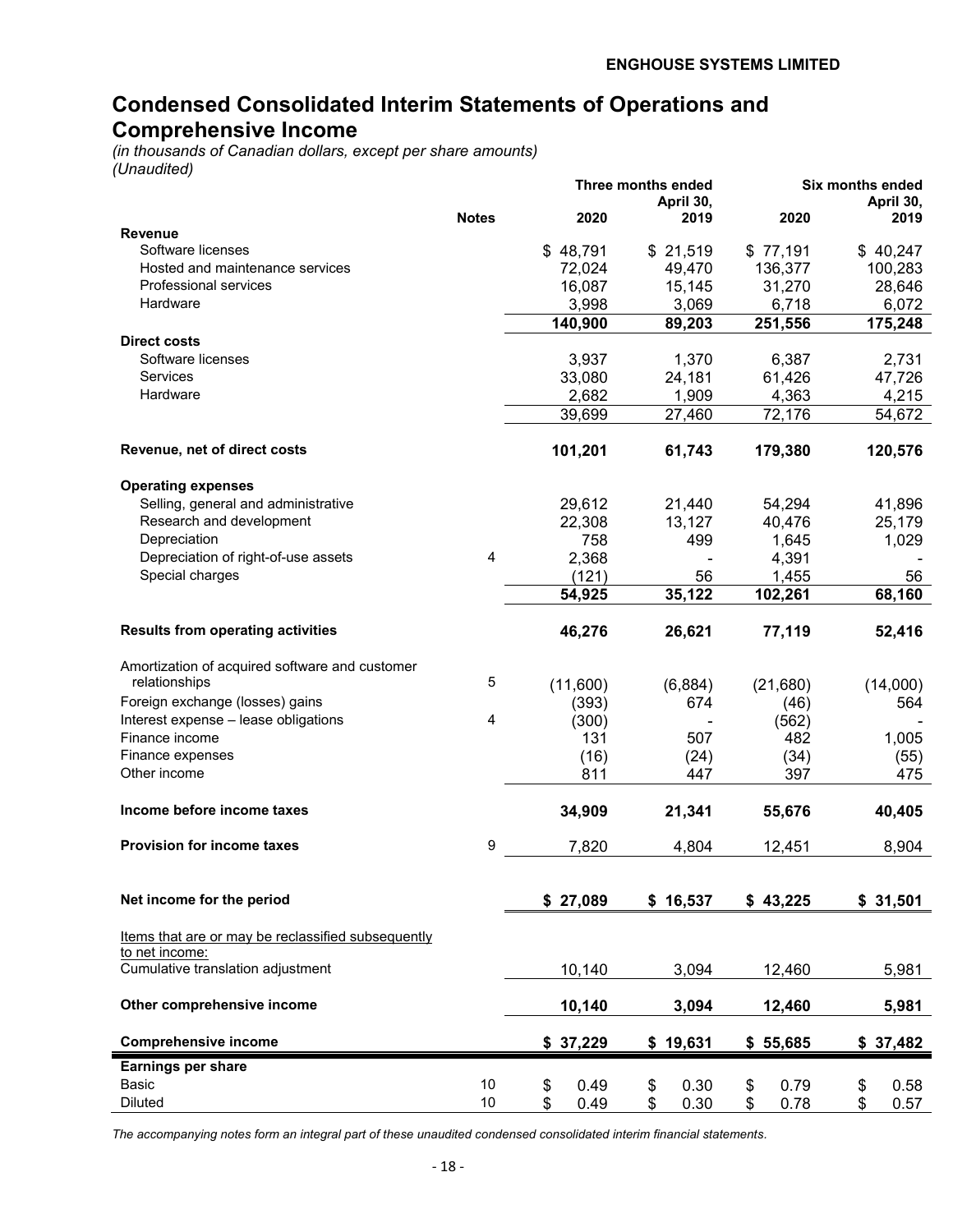# **Condensed Consolidated Interim Statements of Changes in Shareholders' Equity**

*(in thousands of Canadian dollars) (Unaudited)*

| As at November 1, 2019                                                                                      | Share capital*<br>54,737,424 | Share capital<br>81,576 | Contributed<br>surplus<br>6,677 | Accumulated<br>other<br>comprehensive<br>income<br>4,622 | Retained<br>earnings<br>309,198 | <b>Total</b><br>402,073     |
|-------------------------------------------------------------------------------------------------------------|------------------------------|-------------------------|---------------------------------|----------------------------------------------------------|---------------------------------|-----------------------------|
|                                                                                                             |                              |                         |                                 |                                                          |                                 |                             |
| Net income for the period<br>Cumulative translation adjustment                                              |                              |                         |                                 | 12,460                                                   | 43,225                          | 43,225<br>12,460            |
| <b>Comprehensive income</b>                                                                                 |                              |                         |                                 | 12,460                                                   | 43,225                          | 55,685                      |
| Employee share options:<br>Value of services recognized<br>Proceeds on issuing shares<br>Dividends declared | 279,500                      | 6,625                   | 1,625<br>(1,053)                |                                                          | (13, 474)                       | 1,625<br>5,572<br>(13, 474) |
| As at April 30, 2020                                                                                        | 55,016,924                   | 88,201                  | 7,249                           | 17,082                                                   | 338,949                         | 451,481                     |
| As at November 1, 2018, as previously presented<br><b>IFRS 9 transitional adjustment</b>                    | 54,580,024                   | 78,997                  | 4,866                           | 5,755<br>781                                             | 260,506<br>(781)                | 350,124                     |
| IFRS 15 transitional adjustment<br>Adjusted balance as at November 1, 2018                                  | 54,580,024                   | 78,997                  | 4,866                           | 6,536                                                    | .590<br>261,315                 | 1,590<br>351,714            |
| Net income for the period<br>Cumulative translation adjustment<br><b>Comprehensive income</b>               |                              |                         |                                 | 5,981<br>5,981                                           | 31,501<br>31,501                | 31,501<br>5,981<br>37,482   |
| Employee share options:                                                                                     |                              |                         |                                 |                                                          |                                 |                             |
| Value of services recognized<br>Proceeds on issuing shares<br>Dividends declared                            | 68,000                       | 937                     | 1,117<br>(152)                  |                                                          | (10, 928)                       | 1,117<br>785<br>(10, 928)   |
| As at April 30, 2019                                                                                        | 54,648,024                   | 79,934                  | 5,831                           | 12,517                                                   | 281,888                         | 380,170                     |

*\* On January 25, 2019, the Company completed a share split whereby each issued and outstanding common share has been effectively doubled. All references to capital stock, options and per share data have been adjusted retrospectively to reflect the Company's two for one share split for the 2019 comparative period.*

*The accompanying notes form an integral part of these unaudited condensed consolidated interim financial statements.*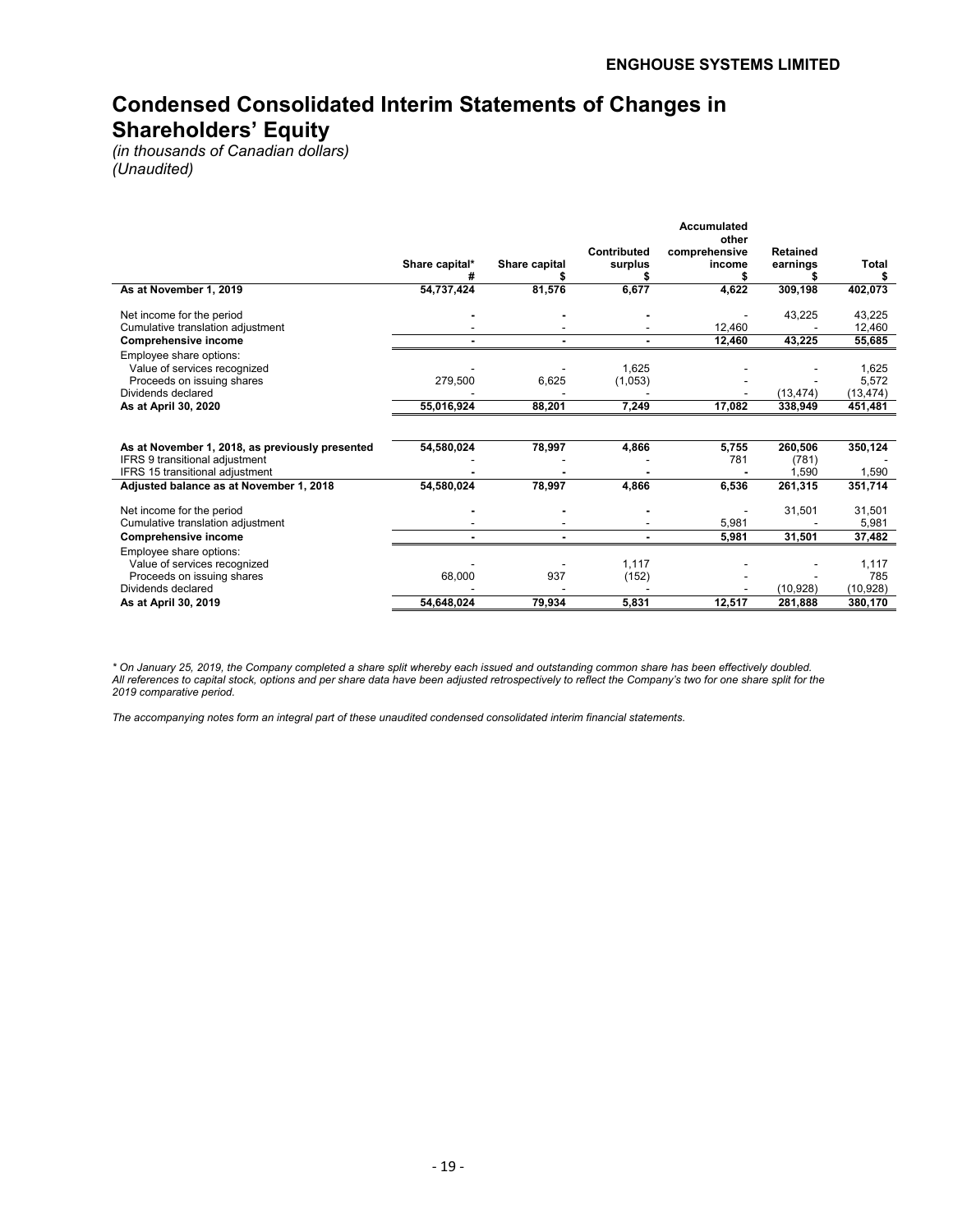# **Condensed Consolidated Interim Statements of Cash Flows**

*(in thousands of Canadian dollars) (Unaudited)*

|                                                                |                | Three months ended<br>April 30, |           |    | Six months ended<br>April 30, |              |              |
|----------------------------------------------------------------|----------------|---------------------------------|-----------|----|-------------------------------|--------------|--------------|
|                                                                |                |                                 | 2020      |    | 2019                          | 2020         | 2019         |
|                                                                | <b>Notes</b>   |                                 |           |    |                               |              |              |
| Cash flows from operating activities                           |                |                                 |           |    |                               |              |              |
| Net income for the period                                      |                | \$                              | 27,089    | \$ | 16,537                        | \$<br>43,225 | \$<br>31,501 |
| <b>Adjustments for:</b>                                        |                |                                 |           |    |                               |              |              |
| Depreciation                                                   |                |                                 | 758       |    | 499                           | 1.645        | 1,029        |
| Depreciation of right-of-use assets                            | 4              |                                 | 2,368     |    |                               | 4,391        |              |
| Interest expense - lease obligations                           | 4              |                                 | 300       |    |                               | 562          |              |
| Amortization of acquired software and customer                 |                |                                 |           |    |                               |              |              |
| relationships                                                  | 5              |                                 | 11,600    |    | 6,884                         | 21,680       | 14,000       |
| Stock-based compensation expense                               | 8              |                                 | 893       |    | 709                           | 1,625        | 1,117        |
| Provision for income taxes                                     |                |                                 | 7,820     |    | 4,804                         | 12,451       | 8,904        |
| Finance expense and other income                               |                |                                 | (795)     |    | (423)                         | (363)        | (420)        |
|                                                                |                |                                 | 50,033    |    | 29,010                        | 85,216       | 56,131       |
| Changes in non-cash operating working capital                  | 14             |                                 | 10,836    |    | (2,050)                       | 536          | (627)        |
| Income taxes paid                                              |                |                                 | (3, 336)  |    | (5, 330)                      | (8, 286)     | (9,720)      |
| Net cash flows from operating activities                       |                |                                 | 57,533    |    | 21,630                        | 77,466       | 45,784       |
| Cash flows from (used in) investing activities                 |                |                                 |           |    |                               |              |              |
| Purchase of property and equipment                             |                |                                 | (1,005)   |    | (572)                         | (1, 444)     | (781)        |
| Acquisitions, net of cash acquired*                            | 11             |                                 | 1,235     |    | (3, 170)                      | (47, 664)    | (25, 566)    |
| Purchase consideration for prior year acquisitions             | 11             |                                 |           |    |                               | (546)        | (1, 105)     |
| Purchase of short-term investments                             |                |                                 | (1,795)   |    | 4,255                         | (1,802)      | (1, 853)     |
| Net cash flows from (used in) investing activities             |                |                                 | (1, 565)  |    | $\overline{513}$              | (51, 456)    | (29, 305)    |
| Cash flows from (used in) financing activities                 |                |                                 |           |    |                               |              |              |
| Interest paid on lease obligations                             | 4              |                                 | (300)     |    |                               | (562)        |              |
| Issuance of share capital                                      |                |                                 | 788       |    | 66                            | 5,572        | 785          |
| Repayment of loans                                             |                |                                 |           |    |                               | (62)         | (957)        |
| Repayment of lease obligations                                 | $\overline{4}$ |                                 | (1,286)   |    |                               | (3,890)      |              |
| Dividends paid                                                 |                |                                 | (6,048)   |    | (4, 917)                      | (12,069)     | (9,829)      |
| Net cash flows used in financing activities                    |                |                                 | (6, 846)  |    | (4, 851)                      | (11, 011)    | (10,001)     |
| Effect of currency translation adjustments on cash and         |                |                                 |           |    |                               |              |              |
| cash equivalents                                               |                |                                 | 1,757     |    | 1,591                         | 2,567        | 2,855        |
| Net increase in cash and cash equivalents during<br>the period |                |                                 | 50,879    |    | 18,883                        | 17,566       | 9,333        |
| Cash and cash equivalents - beginning of period                |                |                                 | 111,451   |    | 178,001                       | 144,764      | 187,551      |
| Cash and cash equivalents - end of period                      |                |                                 | \$162,330 |    | \$196.884                     | \$162,330    | \$196,884    |

*\* Acquisitions are net of cash acquired of nil and \$6,906 for the three and six months ended April 30, 2020, respectively, and \$143 and \$6,282 for the three and six months ended April 30, 2019, respectively.* 

*The accompanying notes form an integral part of these unaudited condensed consolidated interim financial statements.*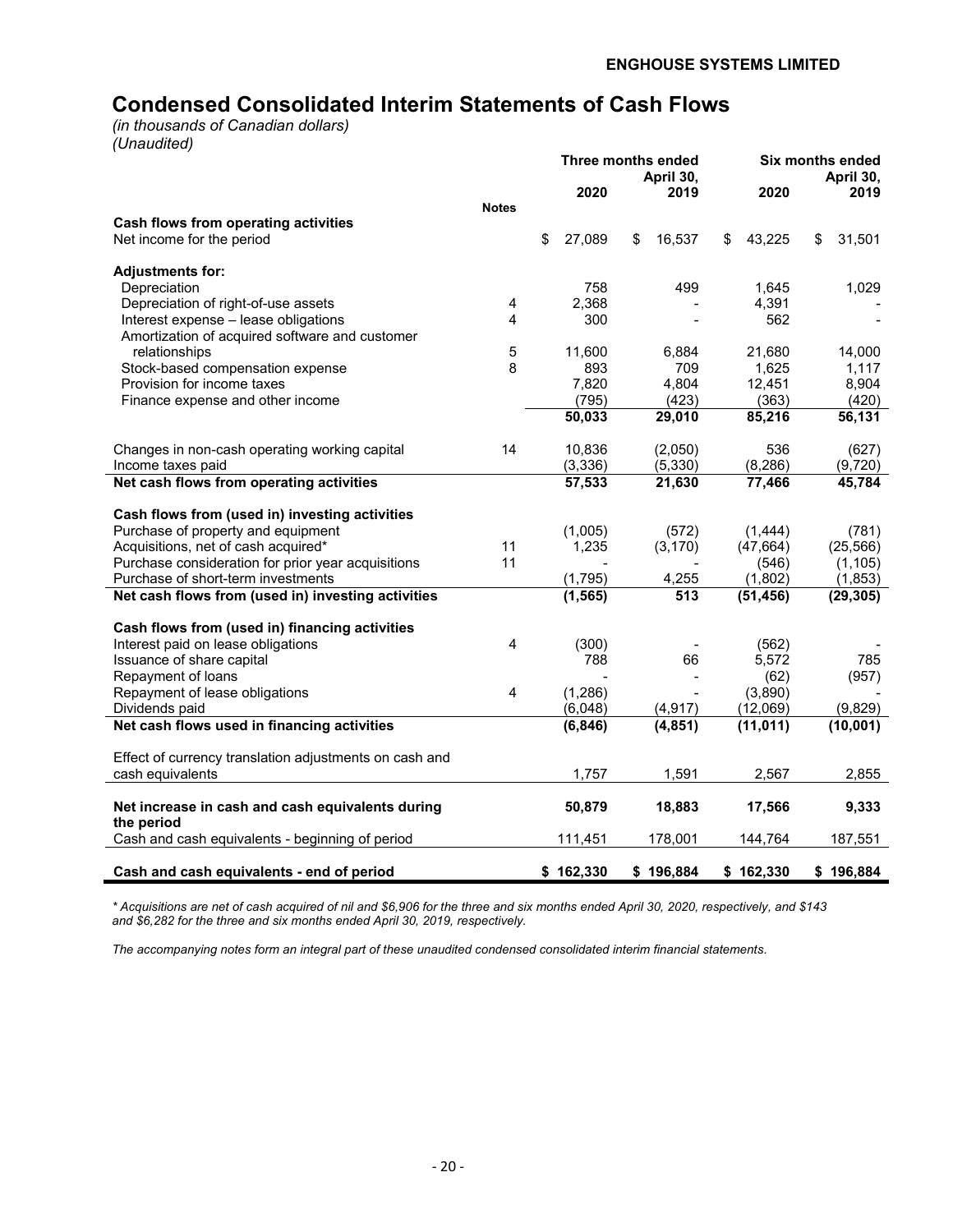**For the six months ended April 30, 2020 and 2019** *(in thousands of Canadian dollars, except as indicated)*

## **1. Description of the business and reporting entity**

Enghouse is a Canadian publicly traded company (TSX:ENGH) that provides enterprise software solutions focusing on remote work, visual computing and communications for next generation software defined networks. The Company's two-pronged growth strategy focuses on internal growth and acquisitions, which, to date, have been funded through operating cash flows. The Company is well capitalized, has nominal long-term debt and is organized around two business segments: the Interactive Management Group ("IMG") and the Asset Management Group ("AMG").

IMG specializes in customer interaction software and services designed to facilitate remote work, enhance customer service, increase efficiency and manage customer communications across enterprise networks. Core technologies include contact center, attendant console, interactive voice response, dialers, video collaboration, agent performance optimization and analytics that support any telephony environment and may be deployed on-premise or in the cloud. IMG's customers are varied and include insurance companies, telecoms and banks as well as technology, health care and hospitality companies.

AMG provides a portfolio of software and services solutions primarily to the cable operators and next generation software defined network telecommunication providers. Its products include Network infrastructure, Operations Support Systems ("OSS"), Business Support Systems ("BSS"), and revenue generation solutions such as Video and Cloud TV solutions. AMG also provides fleet routing, dispatch, scheduling, transit e-ticketing and automated fare collection, communications and emergency control center solutions for the transportation, government, first responders, distribution and security sectors.

Enghouse Systems is incorporated and domiciled in Canada. The address of its registered office is 80 Tiverton Court, Suite 800, Markham, Ontario, L3R 0G4. The Company has offices around the world including the United States, the United Kingdom, Sweden, Norway, Denmark, the Netherlands, France, Belgium, Brazil, Germany, Ireland, Australia, New Zealand, Israel, Lebanon, Romania, Italy, Spain, Japan, Colombia, Croatia, Russia, and China.

#### **2. Basis of preparation and adoption of International Financial Reporting Standards**

#### **(a) Statement of compliance**

These unaudited condensed consolidated interim financial statements have been prepared in accordance with IAS 34, *Interim Financial Reporting* ("IAS 34"). The unaudited condensed consolidated interim financial statements should be read in conjunction with the annual audited consolidated financial statements for the year ended October 31, 2019, which have been prepared in accordance with International Financial Reporting Standards ("IFRS"). These unaudited condensed consolidated interim financial statements were approved by the Audit Committee of the Board of Directors for issue on June 4, 2020.

#### **(b) Basis of preparation and measurement**

These unaudited condensed consolidated interim financial statements have been prepared in accordance with IAS 34 as issued by the International Accounting Standards Board ("IASB"). The unaudited condensed interim consolidated financial statements reflect the accounting policies disclosed in Note 3 of the Company's 2019 annual consolidated financial statements except as disclosed herein. They have been prepared on a going concern basis, using historical cost, except for investments in equity securities designated at fair value through profit or loss, certain assets and liabilities initially recognized in connection with business combinations, and derivative financial instruments, which are measured at fair value.

The policies applied in these unaudited condensed consolidated interim financial statements are based on IFRS issued and outstanding as of June 4, 2020. Any subsequent changes to IFRS that are applied retroactively in the Company's annual consolidated financial statements for the year ended October 31, 2019 could result in changes to these unaudited condensed consolidated interim financial statements.

Certain segment information previously presented has been changed to conform to the presentation adopted for the current period. This change was made to conform to how management and the chief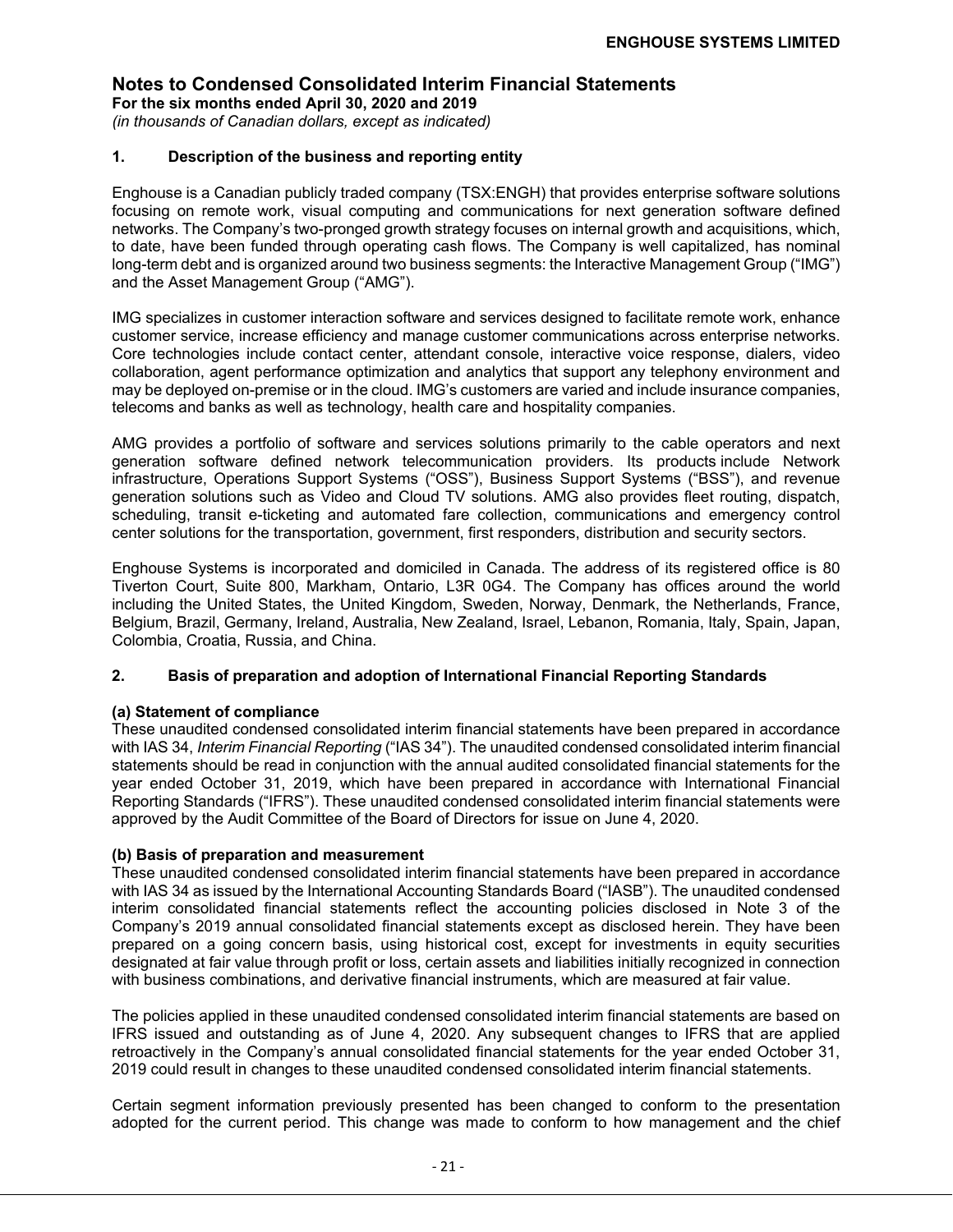**For the six months ended April 30, 2020 and 2019** *(in thousands of Canadian dollars, except as indicated)*

operating decision maker view the business with increasing regionalization of shared service centers. This change had no impact on segment revenue or direct costs and has been applied retrospectively.

#### **(c) Functional and presentation currency**

The Company's subsidiaries generally operate in their local currency environment. Accordingly, items included in the financial statements of each legal entity consolidated within the Enghouse group are measured using the currency of the primary economic environment in which the legal entity operates (the "functional currency"). The unaudited condensed consolidated interim financial statements are presented in Canadian dollars, which is also Enghouse Systems' functional currency.

#### **(d) Use of estimates and judgments**

The preparation of the unaudited condensed consolidated interim financial statements requires management to make judgments, estimates and assumptions that affect the application of accounting policies and the reported amounts of assets and liabilities, income and expenses. Actual results may differ from these estimates. In preparing these unaudited condensed consolidated interim financial statements, the significant judgments made by management and the key sources of estimation uncertainty were the same as those that applied to the annual consolidated financial statements for the year ended October 31, 2019.

#### **COVID-19**

On March 11, 2020, the COVID-19 outbreak was declared a pandemic by the World Heath Organization, requiring an update of the judgments, estimates and assumptions disclosed in the 2019 Annual Financial Statements. The outbreak and efforts to contain the virus may have a significant impact on the Company's business and customers. A prolonged economic slowdown could result in purchase order delays or the inability to collect receivables and it is possible that in the future there will be negative impacts on our operations that could have a material adverse effect on our financial results.

Although the Company has adjusted some of its operating procedures in response to COVID-19, operations have not experienced any significant negative impact to date. The extent to which the pandemic impacts future operations and financial results, and the duration of any such impact, depends on future developments, which are highly uncertain and unknown at this time.

#### **3. Significant accounting policies**

Except for the adoption of IFRS 16, Leases, at November 1, 2019, the accounting policies adopted are consistent with those of the previous financial year.

#### **New standards and interpretations adopted**

#### **IFRS 16,** *Leases* **("IFRS 16")**

The Company adopted IFRS 16, with an initial adoption date of November 1, 2019. The Company applied IFRS 16 using the modified retrospective approach and, as a result, the comparative information will not be restated and will continue to be reported under IAS 17 and IFRIC 4, *Determining Whether an Arrangement Contains a Lease* ("IFRIC 4"). See note 4 below for further details.

#### **4. Explanation of adoption of IFRS 16**

IFRS 16 is a new standard effective for fiscal years beginning on or after January 1, 2019. The standard replaced previous guidance under IAS 17*, Leases* ("IAS 17") and no longer distinguishes between a finance lease and an operating lease for lessees. Instead, for virtually all lease contracts the lessee recognizes lease obligations reflecting future lease payments and a "right-of-use" asset. Lessor accounting remains somewhat similar as under IAS 17. The Company has applied IFRS 16 for the period commencing November 1, 2019.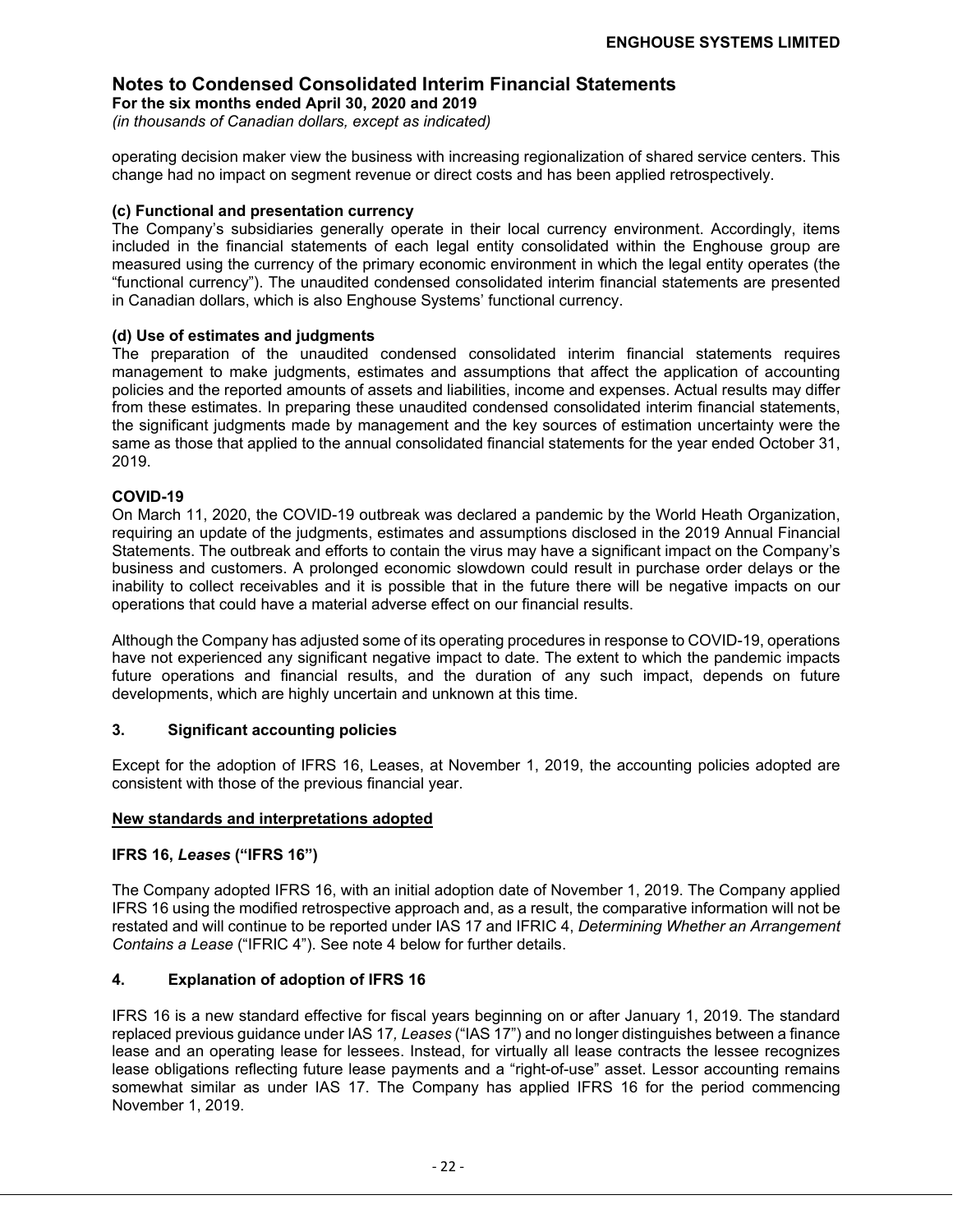**For the six months ended April 30, 2020 and 2019**

*(in thousands of Canadian dollars, except as indicated)*

The Company applied IFRS 16 using the modified retrospective approach and as a result the comparative information was not restated and will continue to be reported under IAS 17 and IFRIC 4.

On adoption of IFRS 16, the Company recognized lease obligations in relation to leases that had previously been classified as "operating leases" under the principles of IAS 17*.* These liabilities were measured at the present value of the remaining lease payments, discounted using the lessee's incremental borrowing rate as of November 1, 2019. The weighted average lessee's incremental borrowing rate applied to the lease obligations on November 1, 2019 was 3.0%. Prior to adoption of IFRS 16 the Company did not have any leases classified as finance leases.

In applying IFRS 16 for the first time, the Company has used the following practical expedients permitted by the standard:

- applying a single discount rate to a portfolio of leases with reasonably similar characteristics;
- relying on previous assessments on whether leases are onerous as an alternative to performing an impairment review;
- accounting for operating leases with a remaining lease term of less than twelve months as at November 1, 2019 as short-term leases;
- excluding initial direct costs for the measurement of the right-of-use assets at the date of initial application; and
- using hindsight in determining the lease term where the contract contains options to extend or terminate the lease.

The associated right-of-use assets for leases were measured on a retrospective basis as if the new rules had always been applied. Other right-of use assets were measured at the amount equal to the lease obligations, adjusted by the amount of any prepaid or accrued lease payments relating to that lease recognized in the Consolidated Statements of Financial Position as at October 31, 2019.

The Company did not need to make any adjustments to the accounting for assets held as lessor under operating leases as a result of adoption of IFRS 16.

A reconciliation of operating lease commitments disclosed as at October 31, 2019 to the lease obligation recognized as at November 1, 2019 is provided below:

| Operating lease commitments disclosed as at October 31, 2019        | \$<br>27,822 |
|---------------------------------------------------------------------|--------------|
| Short-term leases not recognized as a liability                     | (927)        |
| Onerous leases not recognized as a liability                        | (987)        |
| Adjustments as a result of different treatment of extension options | 12,058       |
| Impact of present value                                             | (3,302)      |
| Lease obligations recognized as at November 1, 2019                 | 34,664       |
| Composed of:                                                        |              |
| Current lease obligations                                           | \$<br>7.180  |
| Non-current lease obligations                                       | 27,484       |
| Lease obligations recognized as at November 1, 2019                 | 34,664       |

The change in accounting policy affected the following items in the unaudited Condensed Consolidated Interim Statements of Financial Position as at November 1, 2019:

| Right-of-use assets—increased by           | \$ 35.820 |
|--------------------------------------------|-----------|
| Prepaid expenses—decreased by              | \$ 1.959  |
| Accrued liabilities—decreased by           | 803       |
| Current lease obligations—increased by     | \$ 7.180  |
| Non-current lease obligations-increased by | \$27.484  |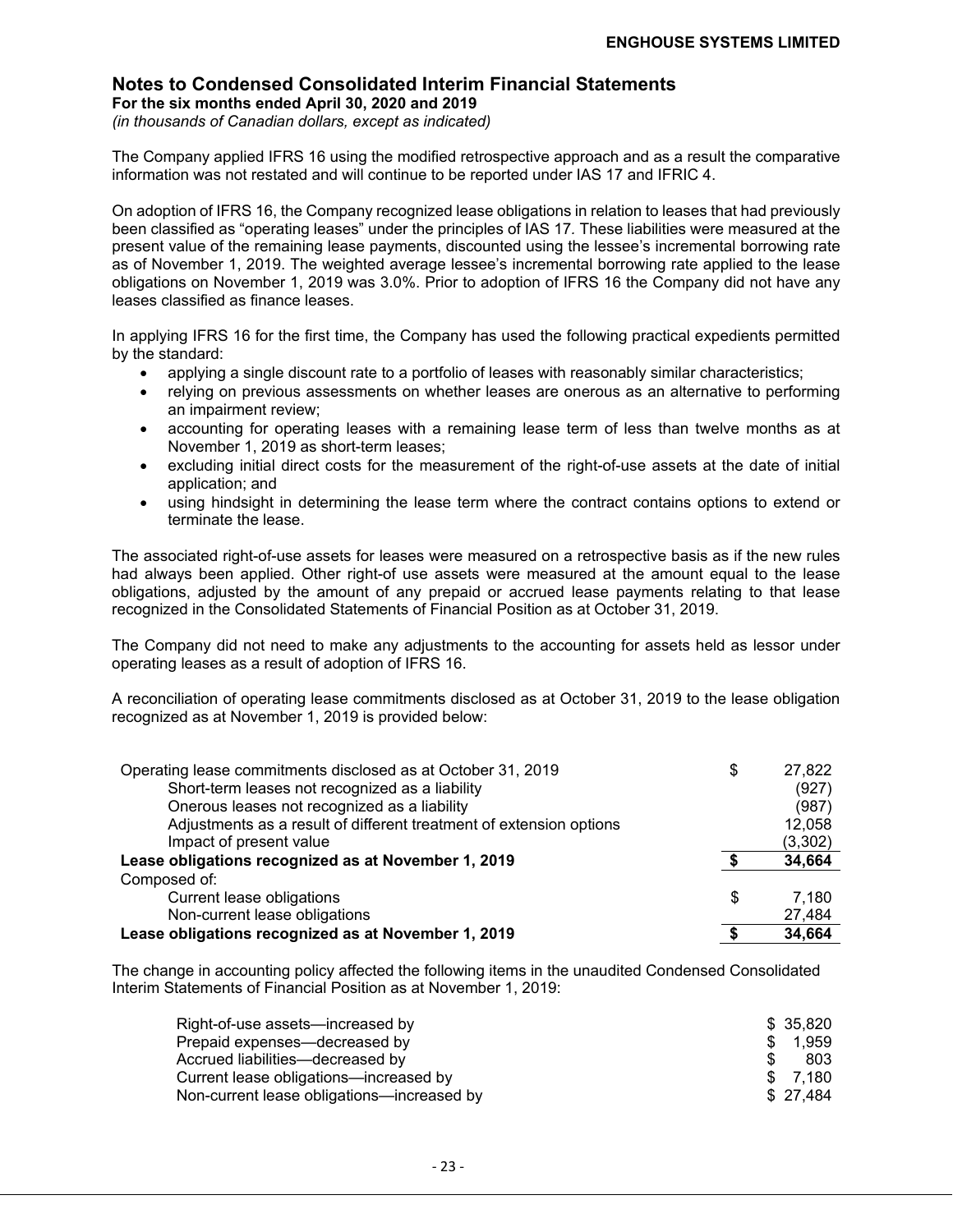#### **Notes to Condensed Consolidated Interim Financial Statements For the six months ended April 30, 2020 and 2019**

*(in thousands of Canadian dollars, except as indicated)*

The adoption of IFRS 16 has no impact on revenue but resulted in a material increase to both assets and liabilities upon adoption of the new standard. The Company recognized lease obligations and the right-ofuse assets at the date of adoption. The lease obligations were measured at the present value of the future lease payments at the date of adoption. The right-of-use assets will be depreciated using the straight-line method from the date of adoption to the end of the lease term adjusted for expected renewals as required by the standard. Interest on the lease liability will be calculated using the effective interest method with rent payments reducing the lease obligation.

As a result of these changes, there is an increase in interest expense and depreciation, as well as a reduction in selling, general and administrative expense on the unaudited Condensed Consolidated Interim Statements of Operations and Comprehensive Income due to the decrease in rent expense. The overall impact to net income is not significant. Additionally, an increase in cash flow from operating activities results from the lease payments being recorded as financing outflows instead of operating outflows in the unaudited Condensed Consolidated Interim Statements of Cash Flows.

#### **5. Intangible assets and goodwill**

|                               | <b>Acquired</b><br>software | <b>Capitalized</b><br>software | <b>Customer</b><br>relationships | Total<br>intangibles | Goodwill<br>S |
|-------------------------------|-----------------------------|--------------------------------|----------------------------------|----------------------|---------------|
| At November 1, 2019           |                             |                                |                                  |                      |               |
| Cost                          | 213,490                     | 3,592                          | 140.659                          | 357,741              | 203,298       |
| Accumulated amortization      | (147,673)                   | (2, 109)                       | (86,074)                         | (235,856)            |               |
| Net book value                | 65,817                      | 1,483                          | 54,585                           | 121,885              | 203,298       |
| Period ended April 30, 2020   |                             |                                |                                  |                      |               |
| Opening net book value        | 65,817                      | 1,483                          | 54,585                           | 121,885              | 203,298       |
| Acquisitions                  | 28,976                      |                                | 13,209                           | 42,185               | 12,946        |
| Amortization                  | (12,099)                    | (357)                          | (9,224)                          | (21, 680)            |               |
| Purchase price adjustments*   |                             |                                |                                  |                      | (1, 815)      |
| Exchange difference           | 2,951                       |                                | 2,974                            | 5,932                | 8,711         |
| <b>Closing net book value</b> | 85,645                      | 1,133                          | 61,544                           | 148,322              | 223,140       |
| At April 30, 2020             |                             |                                |                                  |                      |               |
| Cost                          | 242,466                     | 3,592                          | 153,868                          | 399,926              | 223,140       |
| Accumulated amortization      | (156, 821)                  | (2,459)                        | (92,324)                         | (251,604)            |               |
| Net book value                | 85,645                      | 1,133                          | 61,544                           | 148,322              | 223,140       |

*\* During the period, the Company recorded adjustments to goodwill representing the finalization of certain purchase price allocations. These adjustments had no impact on the Condensed Consolidated Interim Statements of Operations and Comprehensive Income or the Condensed Consolidated Interim Statements of Cash Flows during the three and six months ended April 30, 2020.*

#### **6. Provisions**

Provisions include accruals for onerous contracts, legal claims, restructuring and special charges, and are measured based on management's best estimate of the expenditure required to settle the obligation at the end of the reporting period. **Total**

|                                                   |   | ∣oτaι   |
|---------------------------------------------------|---|---------|
| At November 1, 2019                               | S | 6,536   |
| Additional provisions expensed                    |   | 1,803   |
| Pre-existing provisions assumed from acquisitions |   | 2,396   |
| Reversed                                          |   | (193)   |
| Utilized during the period                        |   | (3,907) |
| Effect of movements in foreign exchange           |   | 306     |
| At April 30, 2020                                 |   | 6,941   |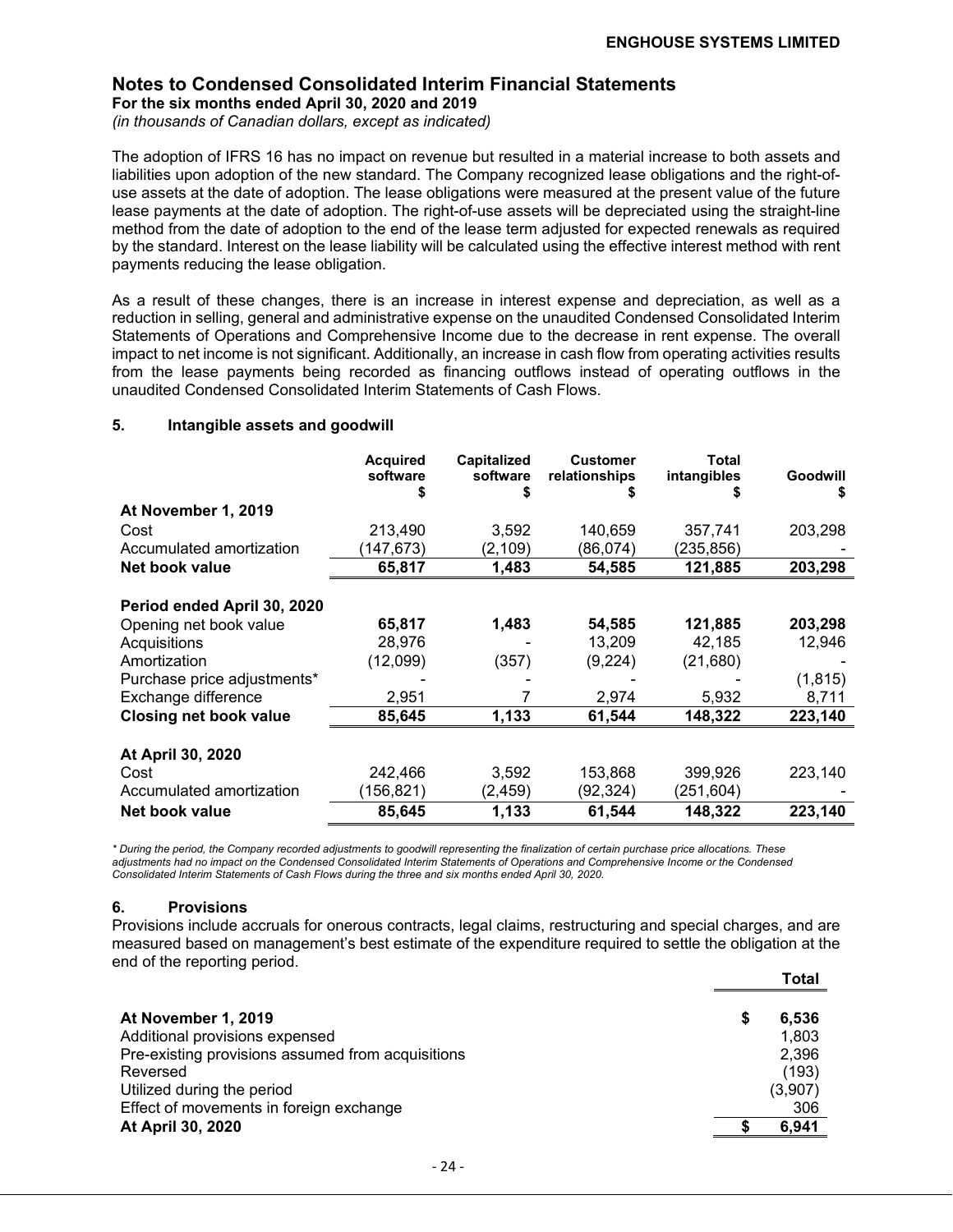**For the six months ended April 30, 2020 and 2019** *(in thousands of Canadian dollars, except as indicated)*

#### **7. Share capital and other components of shareholders' equity**

#### **Share capital**

The authorized share capital of the Company consists of an unlimited number of common shares with no par value, an unlimited amount of Class A, redeemable, retractable, non-voting, non-cumulative, preference shares and an unlimited number of Class B, redeemable, retractable, non-voting, preference shares. There were 55,016,924 common shares outstanding as at April 30, 2020. There were no Class A and no Class B preference shares issued and outstanding as at either April 30, 2020 or October 31, 2019.

#### **Common share repurchase plan**

On April 24, 2020, the Company renewed its common share repurchase plan, whereby it may repurchase up to a maximum of 4,188,532 common shares of the Company, expiring on April 29, 2021. The Company did not repurchase any common shares in the first or second quarters of either fiscal 2020 or 2019.

#### **Dividends**

During the three months ended April 30, 2020, the Company declared dividends of \$0.135 per common share compared to \$0.11 per common share and paid dividends of \$0.11in the prior period compared to \$0.09 during the same period during the prior year.

#### **Stock dividend**

The Company declared a stock dividend on December 21, 2018, payable on the basis of one common share for each common share held as at January 22, 2019, which was paid on January 25, 2019. The dividend doubled the number of common shares outstanding and effectively achieved a two-for-one stock split. The Company ascribed no monetary value to the stock dividend. The number of shares outstanding and options exercised and outstanding, the option exercise prices, dividends per share and the basic and diluted earnings per share figures in fiscal 2019 have been restated retroactively to reflect the stock dividend.

#### **Accumulated other comprehensive income**

Accumulated other comprehensive income comprises the following separate components of equity:

|                                    | <b>Translation of</b><br>foreign<br>operations<br>S | Unrealized<br>gains/losses<br>5 | Total<br>S |
|------------------------------------|-----------------------------------------------------|---------------------------------|------------|
| At October 31, 2018                | 6,536                                               | (781)                           | 5,755      |
| Adjustment on transition to IFRS 9 |                                                     | 781                             | 781        |
| At November 1, 2018                | 6,536                                               |                                 | 6,536      |
| Cumulative translation adjustment  | (1,795)                                             |                                 | (1,795)    |
| Deferred income tax expense        |                                                     | (119)                           | (119)      |
| At October 31, 2019                | 4,741                                               | (119)                           | 4,622      |
| At November 1, 2019                | 4,741                                               | (119)                           | 4,622      |
| Cumulative translation adjustment  | 12,460                                              |                                 | 12,460     |
| <b>At April 30, 2020</b>           | 17,201                                              | (119)                           | 17,082     |

#### **8. Stock-based compensation**

The Company has granted options to purchase common shares to certain directors, officers and employees of the Company, pursuant to the terms of the Company's stock option plan (the "Plan"). The Plan provides that a total of 3,646,400 (April 30, 2019 - 4,015,300) common shares are reserved for options and that the shares reserved for options, which could become exercisable in any one year, will not exceed more than 10% of the issued and outstanding common shares of the Company at the time such options may be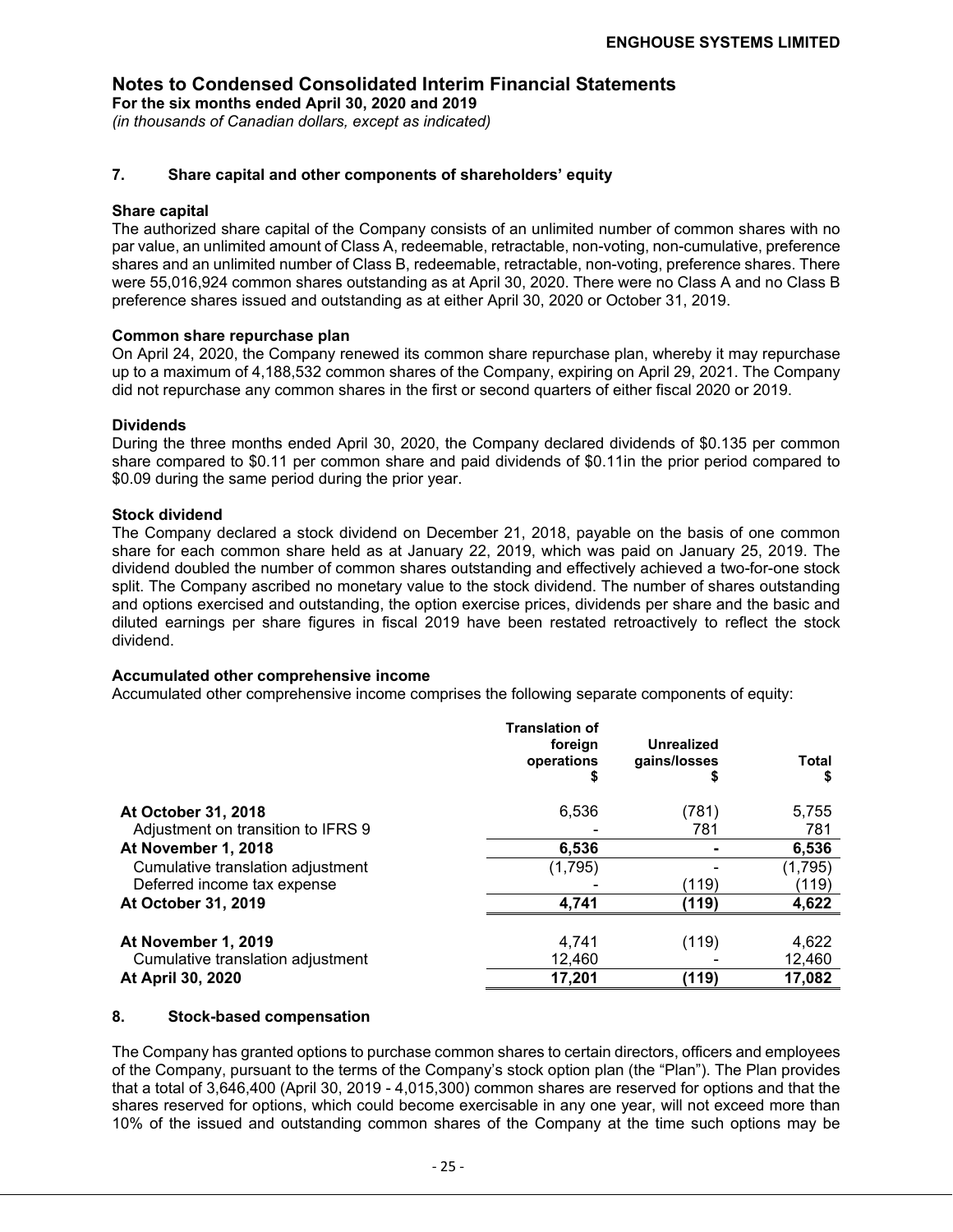**For the six months ended April 30, 2020 and 2019**

*(in thousands of Canadian dollars, except as indicated)*

exercisable. These options vest at various times over four or five years and expire seven years after the grant date. The exercise price of each option equals the market price of the Company's stock on the date the options are granted.

A summary of the status of the Company's Plan as at April 30, 2020 and April 30, 2019, and changes during the period ended on those dates, is presented as follows:

| Three months ended                 | April 30, 2020       |                           | April 30, 2019       |                           |
|------------------------------------|----------------------|---------------------------|----------------------|---------------------------|
|                                    |                      | Weighted                  |                      | Weighted                  |
|                                    | Number of<br>options | average<br>exercise price | Number of<br>options | average<br>exercise price |
|                                    |                      |                           |                      |                           |
| Outstanding at beginning of period | 1,805,000            | 33.80                     | 1,382,900            | 25.66                     |
| Granted                            | 10.000               | 49.70                     | 500,000              | 38.35                     |
| Exercised                          | (40.000)             | 19.72                     | (10.000)             | 6.55                      |
| Outstanding at end of period       | 1,775,000            | 34.29                     | 1,872,900            | 29.15                     |
| Exercisable at end of period       | 562.000              | 28.00                     | 693.900              | 22.00                     |

| Six months ended                   |                      | April 30, 2020                        | April 30, 2019       |                                       |
|------------------------------------|----------------------|---------------------------------------|----------------------|---------------------------------------|
|                                    | Number of<br>options | Weighted<br>average<br>exercise price | Number of<br>options | Weighted<br>average<br>exercise price |
|                                    |                      |                                       |                      |                                       |
| Outstanding at beginning of period | 1,744,500            | 29.89                                 | 1.440.900            | 25.13                                 |
| Granted                            | 310.000              | 46.10                                 | 500.000              | 38.35                                 |
| Exercised                          | (279,500)            | 19.94                                 | (68,000)             | 11.55                                 |
| Outstanding at end of period       | 1,775,000            | 34.29                                 | 1,872,900            | 29.15                                 |
| Exercisable at end of period       | 562.000              | 28.00                                 | 693.900              | 22.00                                 |

The Company uses the fair value method for recording compensation expense related to equity instruments awarded to employees, officers and directors in accordance with IFRS 2, *Share Based Payments*. For the purposes of expensing stock options, each tranche in an award is considered a separate award with its own vesting period and grant date fair value. Compensation expense is recognized over the tranche's vesting period by increasing contributed surplus based on the number of awards expected to vest. The Company recorded a non-cash charge of \$0.9 million (Q2/2019 - \$0.7 million) and \$1.6 million this fiscal year to date compared to \$1.1 million last fiscal year to date.

For options granted in the period, the fair value of each stock option on the date of the grant was estimated using the Black-Scholes option pricing model as set out below. Estimated volatility is calculated on a daily basis using historical closing prices, as adjusted for certain events that management deemed to be nonrecurring and non-indicative of future events over a period, noted below, which reflects the expected life of the options.

|                                            |                 | <b>Options Granted Options Granted</b> |
|--------------------------------------------|-----------------|----------------------------------------|
|                                            | FY 2020         | FY 2019                                |
| Risk-free interest rate                    | 1.22%-1.54%     | 1.79%                                  |
| <b>Estimated volatility</b>                | 26%             | 26%                                    |
| Dividend yield                             | $$0.44 - $0.54$ | \$0.44                                 |
| Expected life (in years)                   | $5.0 - 6.3$     | 5.0                                    |
| Weighted average fair value                | \$10.66         | \$8.23                                 |
| Weighted average share price at grant date | \$46.10         | \$38.35                                |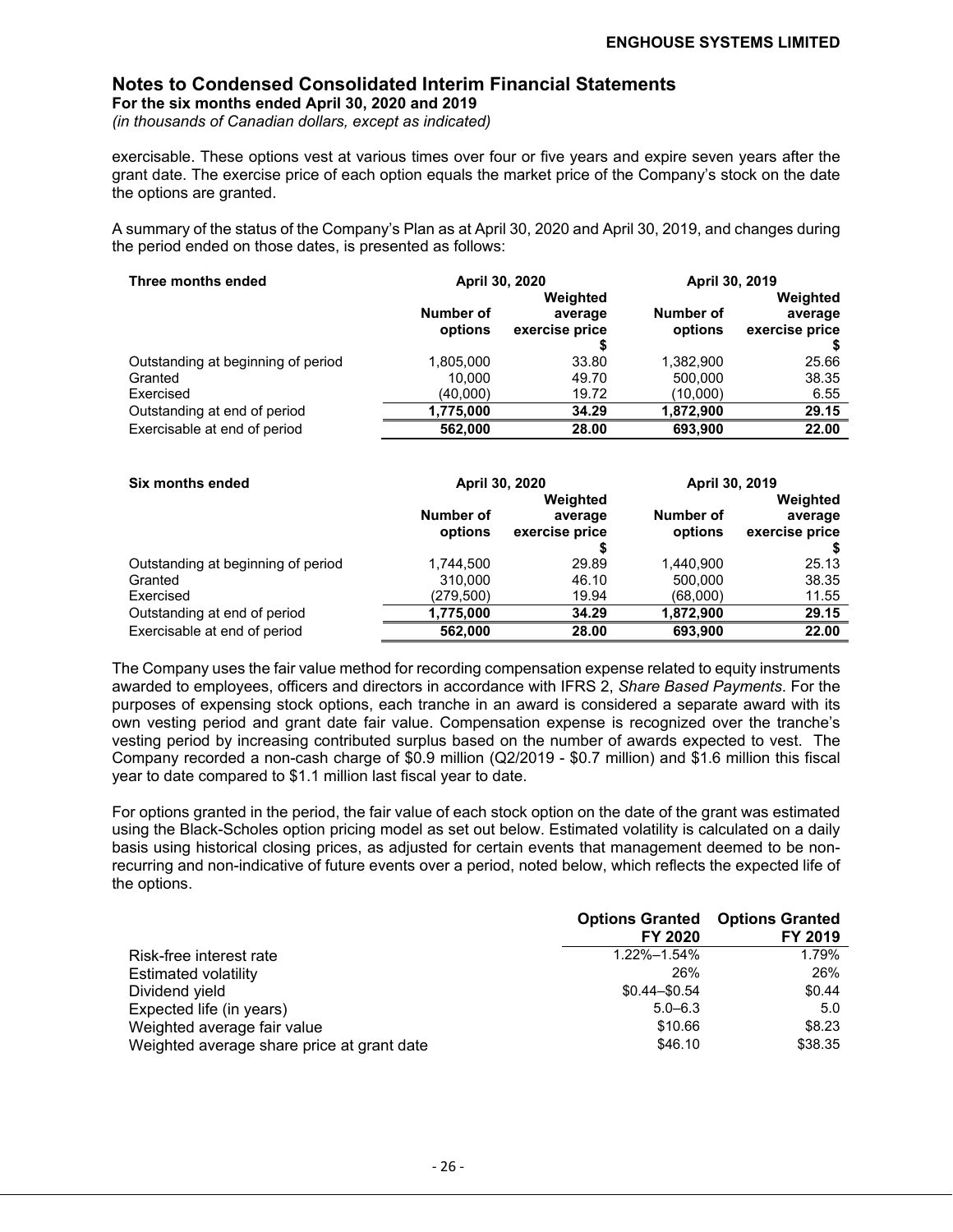#### **Notes to Condensed Consolidated Interim Financial Statements For the six months ended April 30, 2020 and 2019**

*(in thousands of Canadian dollars, except as indicated)*

#### **9. Income taxes**

Income tax expense is recognized based on management's best estimate of the estimated annual income tax rate expected for the full financial year applied to the pre-tax income for the interim period for each entity in the consolidated group. As a result of foreign exchange fluctuations, acquisitions and the relative mix of income earned in differing jurisdictions, the Company has determined that a reasonable estimate of a weighted average annual tax rate cannot be determined for the consolidated group.

For the three months ended April 30, 2020, the Company recorded a tax expense of \$7.8 million (22.4% effective tax rate) as compared with a tax expense of \$4.8 million (22.5%) in the prior year's second quarter.

#### **10. Earnings per share**

Basic earnings per share is calculated by dividing Net income by the weighted average number of common shares outstanding during the period.

|                                                                       | Three months ended<br>April 30 |          | Six months ended<br>April 30 |          |  |
|-----------------------------------------------------------------------|--------------------------------|----------|------------------------------|----------|--|
|                                                                       | 2020                           | 2019     | 2020                         | 2019     |  |
| Net income for the period<br>Weighted average number of common shares | \$27.089                       | \$16.537 | \$43.225                     | \$31.501 |  |
| outstanding                                                           | 54.990                         | 54.640   | 54.890                       | 54,640   |  |
| <b>Basic earnings per share</b>                                       | 0.49                           | 0.30     | 0.79                         | 0.58     |  |

Diluted earnings per share is calculated by adjusting the weighted average number of common shares outstanding to assume conversion of all potential dilutive common shares. The Company only has stock options as a potential dilutive to common shares. For stock options, a calculation is done to determine the number of shares that could have been acquired at fair value (determined as the average market share price of the Company's outstanding shares for the period) based on the monetary value of the subscription rights attached to the stock options. The number of shares calculated above is compared to the number of shares that would have been issued assuming the exercise of the stock options.

|                                                                                         | 2020          | Three months ended<br>April 30<br>2019 | 2020          | Six months ended<br>April 30<br>2019 |
|-----------------------------------------------------------------------------------------|---------------|----------------------------------------|---------------|--------------------------------------|
| Net income for the period                                                               | \$27,089      | \$16.537                               | \$43.225      | \$31,501                             |
| Weighted average number of common shares<br>outstanding<br>Adjustment for stock options | 54,990<br>538 | 54,640<br>355                          | 54.890<br>490 | 54,640<br>355                        |
| Weighted average number of common shares<br>outstanding for diluted EPS                 | 55,528        | 54,995                                 | 55,380        | 54,995                               |
| Diluted earnings per share                                                              | 0.49          | 0.30                                   | 0.78          | 0.57                                 |

#### **11. Acquisitions**

Acquisitions have been recorded under the acquisition method of accounting and results have been included in the unaudited condensed consolidated interim financial statements from their respective acquisition dates. Accordingly, the allocation of the purchase price to assets and liabilities is based on the fair value, with the excess of the purchase price over the fair value of the assets acquired being allocated to goodwill.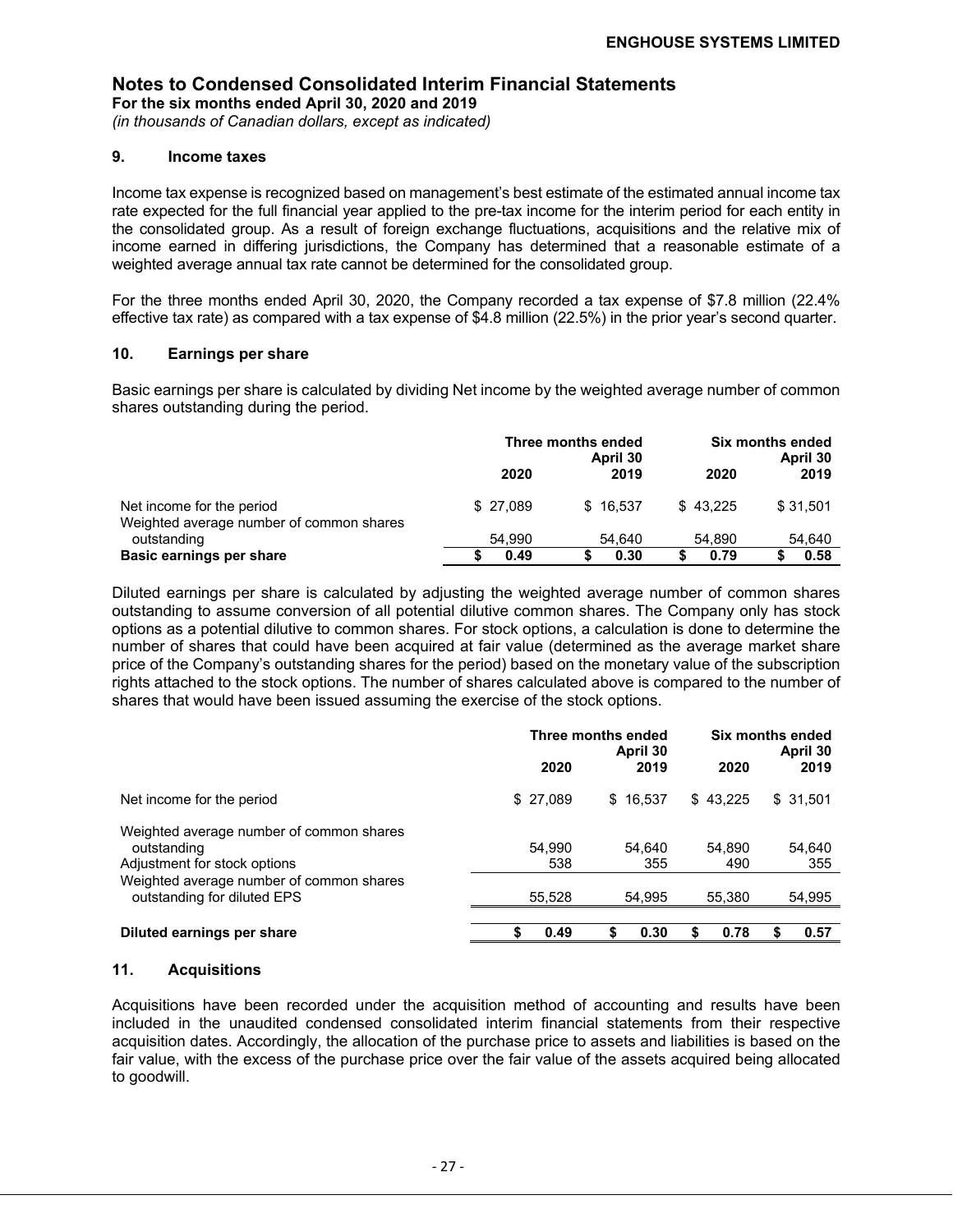**For the six months ended April 30, 2020 and 2019**

*(in thousands of Canadian dollars, except as indicated)*

#### **2020 acquisition of Dialogic**

On December 31, 2019, Enghouse acquired 100% of the issued and outstanding common shares of Dialogic Group Inc. ("Dialogic"). Headquartered in Parsippany, New Jersey, Dialogic partners with leading mobile operators, system integrators and technology developers to deploy its solutions via its worldwide network of offices. Dialogic is an industry leader in media processing software, with a highly scalable solution that supports real-time video conferencing and collaboration applications across all devices. Dialogic's infrastructure products offer a best-in-class Session Border Controller and several softwarebased network solutions to communication service providers.

The acquisition was completed for an aggregate purchase price of \$54.6 million, with U.S. \$5.5 million remaining in escrow that is subject to adjustment. Results for Dialogic are included in both IMG and AMG from the date of acquisition. In April 2020 the Company received U.S. \$2.4 million related to consideration originally paid to the sellers that was contingent on achieving certain targets in respect of maintenance renewals. This contingent refund was recorded at its fair value as at the acquisition date based on known information, as well as historical trends, for contract renewals. The U.S. \$2.4 million received has been used to settle the contingent refund asset. The difference between the fair value as at the acquisition date and the amount received of U.S. \$2.4 million has been recognized through other income as a postacquisition change in management's estimate of the fair value of the contingent refund asset.

#### **2019 acquisitions**

#### *Asset Management Group*

The Company completed three acquisitions in fiscal 2019, acquiring 100% of the issued and outstanding common shares or assets for an aggregate purchase price of \$86.3 million, with \$2.3 million held in escrow that is subject to adjustment. During the first two quarters of fiscal 2020, \$0.5 million was paid to the sellers in respect of hold-backs.

#### *Interactive Management Group*

The Company completed three acquisitions in fiscal 2019, acquiring 100% of the issued and outstanding common shares or assets for an aggregate purchase price of \$56.1 million, with \$2.9 million subject to holdback and adjustment, which is not held in escrow. The balance of \$0.6 million, previously held in escrow, was received by the Company during the second quarter of 2020.

#### **Purchase price allocations**

|                                       | <b>Dialogic</b><br>Preliminary<br>2020 |    | <b>AMG</b><br><b>Final</b><br>2019 | <b>IMG</b><br>Preliminary<br>2019 |
|---------------------------------------|----------------------------------------|----|------------------------------------|-----------------------------------|
| Cash and cash equivalents             | \$<br>6,906                            | \$ | 31,951                             | \$<br>4,757                       |
| Short-term investments                |                                        |    |                                    | 219                               |
| Accounts receivable                   | 17.752                                 |    | 7,689                              | 13,166                            |
| Prepaid expenses and other assets     | 3,336                                  |    | 4.720                              | 3,846                             |
| Property and equipment                | 610                                    |    | 1,295                              | 302                               |
| Deferred income tax assets            |                                        |    | 2,509                              | 5,680                             |
| Acquired software                     | 28,976                                 |    | 26,362                             | 31,735                            |
| Customer relationships                | 13,209                                 |    | 12,296                             | 24,387                            |
| Right-of-use assets                   | 7,781                                  |    |                                    |                                   |
| Goodwill                              | 12,946                                 |    | 21,493                             | 26,179                            |
| <b>Total assets acquired</b>          | 91,516                                 | S  | 108,315                            | \$<br>110,271                     |
| Current liabilities assumed           | 30,847                                 | \$ | 15,437                             | \$<br>44,381                      |
| Non-current lease obligations         | 6,097                                  |    |                                    |                                   |
| Deferred income tax liabilities       |                                        |    | 6,591                              | 9,840                             |
| Total liabilities assumed             | 36,946                                 | \$ | 22,028                             | \$<br>54,221                      |
| Net assets acquired for consideration | 54.570                                 |    | 86,287                             | \$<br>56,050                      |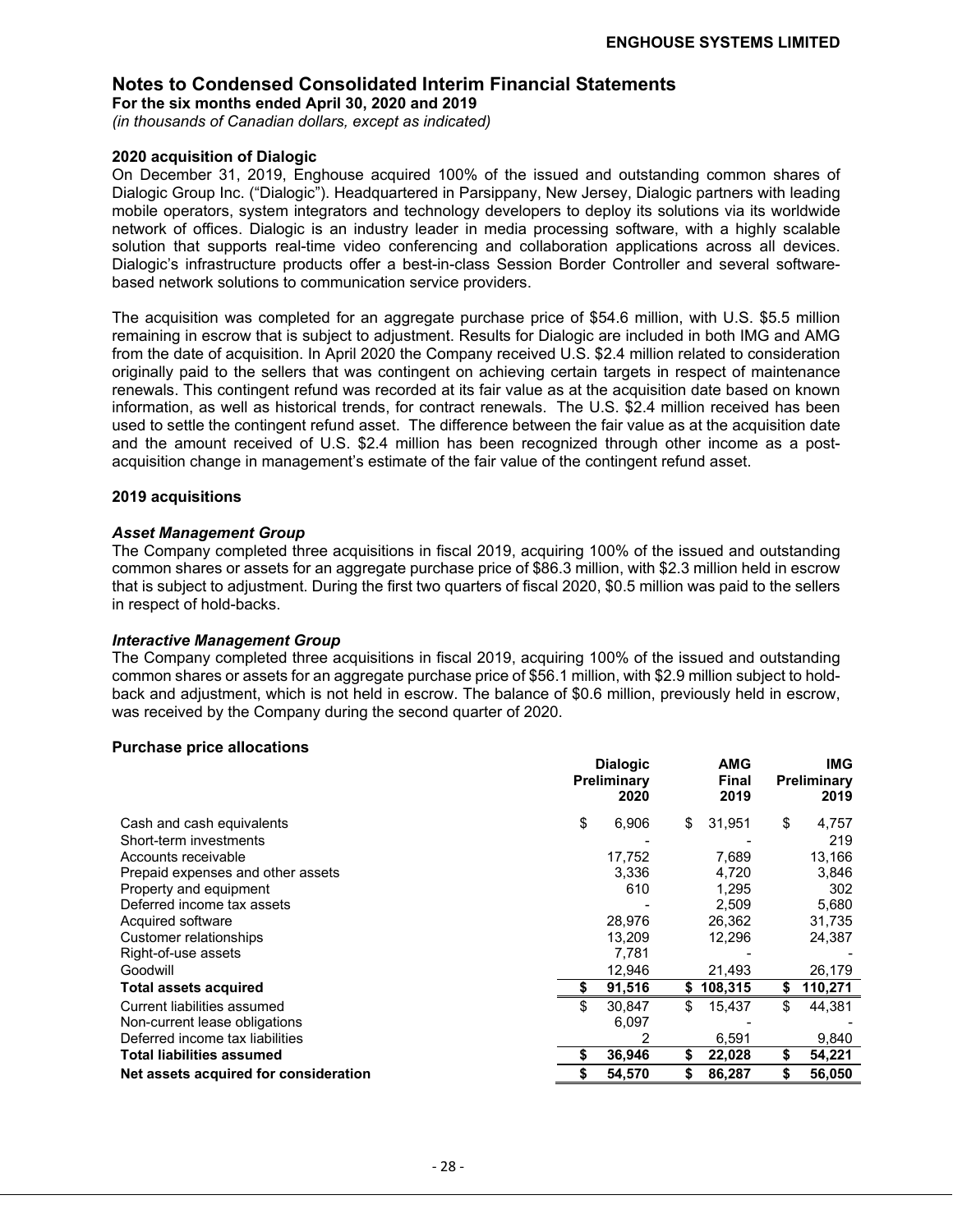**For the six months ended April 30, 2020 and 2019**

*(in thousands of Canadian dollars, except as indicated)*

#### **12. Segment information**

The Company has two operating segments, IMG and AMG, and evaluates segment performance based on revenue and results from operations. A description of the Company's segments is provided in Note 1. The accounting policies followed by these segments are the same as those described in the summary of significant accounting policies.

Certain segment information previously presented has been changed to conform to the presentation adopted for the current period. This change was made to conform to how management and the chief operating decision maker view the business with increasing regionalization of shared service centers. This change had no impact on segment revenue or direct costs and has been applied retrospectively.

| Three months ended April 30, 2020                                                      |                                      | <b>IMG</b>           | <b>AMG</b>            |                      | Total                |
|----------------------------------------------------------------------------------------|--------------------------------------|----------------------|-----------------------|----------------------|----------------------|
|                                                                                        |                                      |                      |                       |                      |                      |
| Revenue                                                                                | \$                                   | 89,925               | \$<br>50,975          | \$                   | 140,900              |
| Direct costs<br>Revenue, net of direct costs                                           |                                      | (20,874)<br>69,051   | (18, 825)<br>32,150   |                      | (39, 699)<br>101,201 |
| Operating expenses excluding special charges                                           |                                      | (25, 632)            | (15, 412)             |                      | (41, 044)            |
| Depreciation of property and equipment                                                 |                                      | (518)                | (240)                 |                      | (758)                |
| Depreciation of right-of-use assets                                                    |                                      | (1, 386)             | (982)                 |                      | (2,368)              |
| <b>Segment profit</b>                                                                  | \$                                   | 41,515               | \$<br>15,516          | \$                   | 57,031               |
| Special charges                                                                        |                                      |                      |                       |                      | 121                  |
| Corporate and shared service expenses                                                  |                                      |                      |                       |                      | (10, 876)            |
| <b>Results from operating activities</b>                                               |                                      |                      |                       | \$                   | 46,276               |
| Three months ended April 30, 2019                                                      |                                      | <b>IMG</b>           | <b>AMG</b>            |                      | Total                |
|                                                                                        |                                      |                      |                       |                      |                      |
| Revenue<br>Direct costs                                                                | \$                                   | 44,530               | \$<br>44,673          | \$                   | 89,203               |
|                                                                                        |                                      | (11, 764)            | (15,696)              |                      | (27, 460)            |
| Revenue, net of direct costs                                                           |                                      | 32,766               | 28,977                |                      | 61,743               |
| Operating expenses excluding special charges<br>Depreciation of property and equipment |                                      | (16, 417)<br>(377)   | (11,028)<br>(122)     |                      | (27, 445)<br>(499)   |
| Segment profit                                                                         | $\overline{\boldsymbol{\mathsf{s}}}$ | 15,972               | \$<br>17,827          | \$                   | 33,799               |
| Special charges                                                                        |                                      |                      |                       |                      | (56)                 |
| Corporate and shared service expenses                                                  |                                      |                      |                       |                      | (7, 122)             |
| <b>Results from operating activities</b>                                               |                                      |                      |                       | \$                   | 26,621               |
|                                                                                        |                                      |                      |                       |                      |                      |
|                                                                                        |                                      |                      |                       |                      |                      |
| Six months ended April 30, 2020                                                        |                                      | <b>IMG</b>           | AMG                   |                      | Total                |
| Revenue                                                                                |                                      |                      | \$<br>98.758          | \$                   |                      |
| Direct costs                                                                           | \$                                   | 152,798<br>(36,088)  | (36,088)              |                      | 251,556<br>(72,176)  |
|                                                                                        |                                      |                      |                       |                      |                      |
| Revenue, net of direct costs<br>Operating expenses excluding special charges           |                                      | 116,710<br>(46, 851) | 62,670<br>(28,080)    |                      | 179,380<br>(74,931)  |
| Depreciation of property and equipment                                                 |                                      | (973)                | (672)                 |                      | (1,645)              |
| Depreciation of right-of-use assets                                                    |                                      | (2, 444)             | (1,947)               |                      | (4, 391)             |
| <b>Segment profit</b>                                                                  | \$                                   | 66,442               | \$<br>31,971          | \$                   | 98,413               |
| Special charges                                                                        |                                      |                      |                       |                      | (1, 455)             |
| Corporate and shared service expenses                                                  |                                      |                      |                       |                      | (19, 839)            |
| <b>Results from operating activities</b>                                               |                                      |                      |                       | $\overline{\bullet}$ | 77,119               |
| Six months ended April 30, 2019                                                        |                                      | <b>IMG</b>           | <b>AMG</b>            |                      | Total                |
|                                                                                        |                                      |                      |                       |                      |                      |
| Revenue                                                                                | \$                                   | 87,994               | \$<br>87,254          | \$                   | 175,248              |
| Direct costs                                                                           |                                      | (23,039)             | (31, 633)             |                      | (54,672)             |
| Revenue, net of direct costs                                                           |                                      | 64,955               | 55,621                |                      | 120,576              |
| Operating expenses excluding special charges                                           |                                      | (31, 479)            | (21, 857)             |                      | (53, 336)            |
| Depreciation of property and equipment<br>Segment profit                               | \$                                   | (780)<br>32,696      | \$<br>(249)<br>33,515 | \$                   | (1,029)<br>66,211    |
| Special charges                                                                        |                                      |                      |                       |                      | (56)                 |
| Corporate and shared service expenses                                                  |                                      |                      |                       |                      | (13, 739)            |